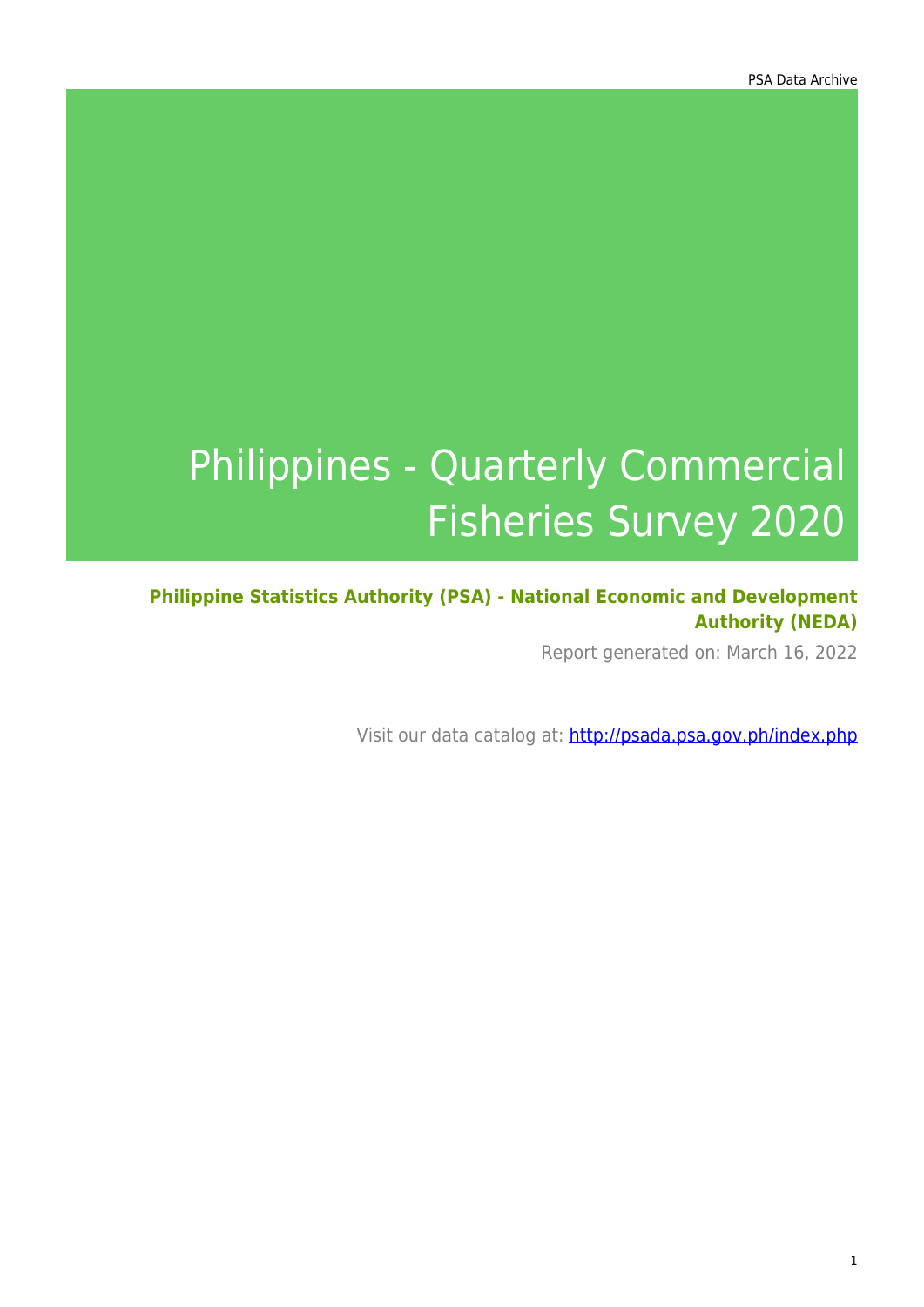## **Overview**

## **Identification**

ID NUMBER PHL-PSA-QCFS-2020-v1

## **Version**

VERSION DESCRIPTION Version 2 - Edited at the Central Office, not anonymized

PRODUCTION DATE 2021-10-01

## **Overview**

## **ABSTRACT**

The PSA through the FSD under the Economic Sector Statistics Service (ESSS) is responsible for the conduct of periodic surveys related to fisheries. The fisheries sector is composed of three (3) subsectors, namely; commercial fisheries, municipal fisheries and aquaculture. There are four (4) quarterly surveys that generate volume and value of production by species at the national, regional and provincial level. The statistics primarily serve as input to the compilation of performance of agriculture and national accounts. The data sets are also used for policy making and program implementation on fisheries.

Commercial fisheries is one of the fisheries subsectors. It covers fishing operations in marine waters beyond 15 kilometers from the shoreline by fishing boats with more than three (3) gross tons. The QCFS serves as the activity gathers that gathers information on volume and price of species unloaded in the landing center.

Data on commercial fisheries are collected in fish landing centers where fishermen unload and trade their catch.There are four (4) types of fish landing centers, namely: the traditional, private landing centers and those managed by Philippine Fish Development Authority (PFDA) and local government units (LGUs).

For the traditonal landing center, data are collected through personal interview of at least five (5) key informants knowledgeable on the fishing activites at the sample fish landing center. Key informants may be a fisherman, fishing boat operator, fish trader, fish broker, or barangay officials. Monthly volume and price of fish unloaded at the landing centers are gathered on the last week of the last month of the reference quarter. Statistical Researchers (SRs) are hired to conduct the actual interview of fishermen unloading at the sample landing centers.

Administrative data from LGU and privately-managed, and PFDA landing centers are collected by regular staff during the reference quarter.

KIND OF DATA Sample survey data [ssd]

UNITS OF ANALYSIS Commercial fish landing center as the unit of analysis

## **Scope**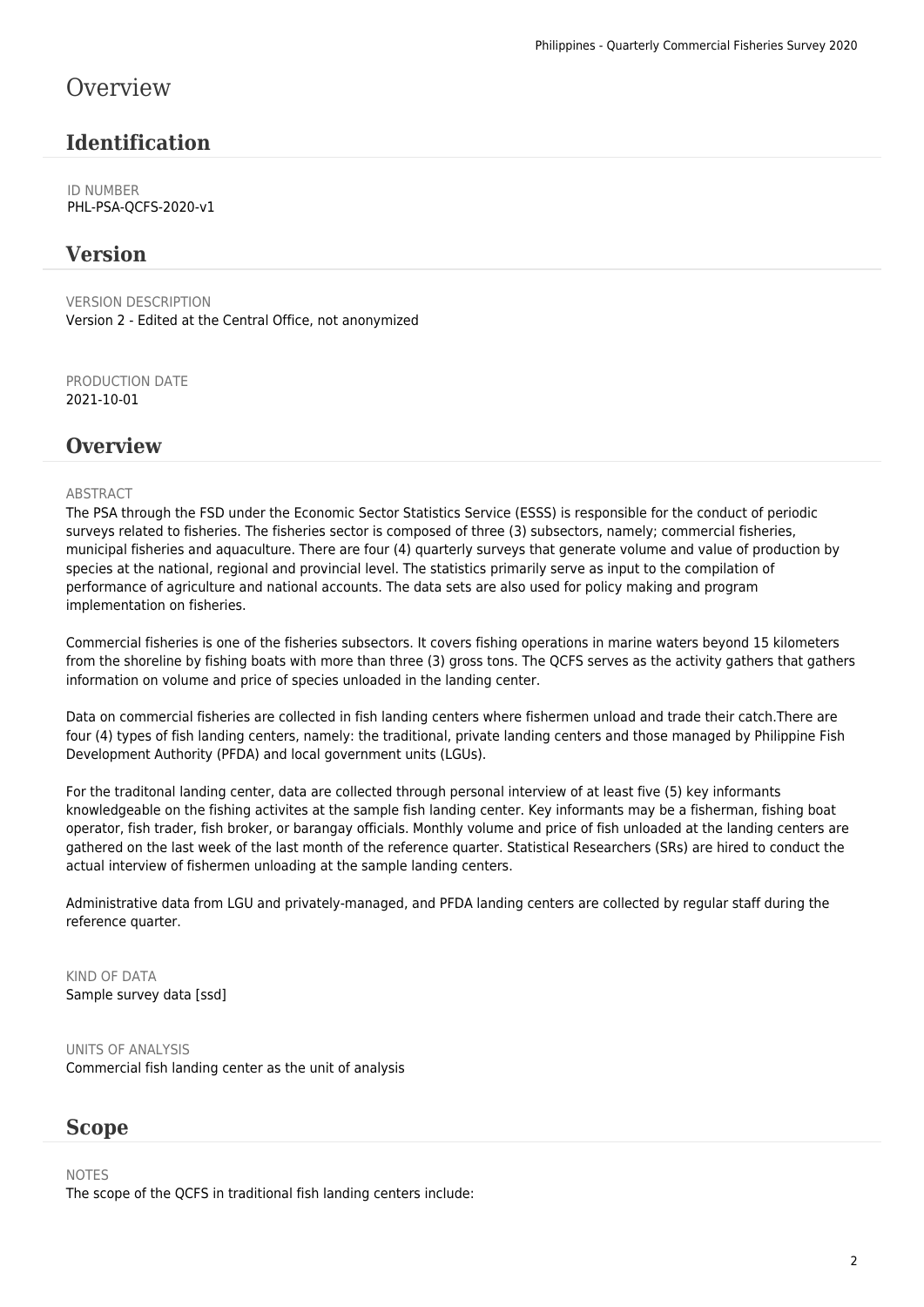- QUARTER and YEAR : reference quarter for the current year
- GENERAL INFORMATION: region, province
- LANDING CENTER : complete name and stratum or classification of the sample fish landing center
- RESPONDENTS: complete name and type of key informant
- SPECIES UNLOADED: monthly volume of fish unloaded by species during the reference quarter
- PRICE: monthly price per kilogram of species unloaded in the landing center during the reference quarter

## - REASONS FOR CHANGE IN VOLUME OF UNLOADINGS

#### TOPICS

| <b>Topic</b>                         | <b>Vocabulary</b>               | UR. |
|--------------------------------------|---------------------------------|-----|
| Economic Statistics/Sectoral/Fishery | Philippine Statistics Authority |     |

## **Coverage**

GEOGRAPHIC COVERAGE 59 provinces in regions, National coverage

#### UNIVERSE

All commercial fish landing centers nationwide

## **Producers and Sponsors**

### PRIMARY INVESTIGATOR(S)

| <b>Name</b>                           | <b>Affiliation</b>                                 |
|---------------------------------------|----------------------------------------------------|
| Philippine Statistics Authority (PSA) | National Economic and Development Authority (NEDA) |

OTHER PRODUCER(S)

| <b>Name</b> | the contract of the contract of the contract of the contract of the contract of the contract of the contract of | . |
|-------------|-----------------------------------------------------------------------------------------------------------------|---|
|             |                                                                                                                 |   |

#### FUNDING

| <b>Name</b>                   | Abbreviation | Role                |
|-------------------------------|--------------|---------------------|
| Government of the Philippines | GOP          | <b>Full Funding</b> |

## **Metadata Production**

#### METADATA PRODUCED BY

| <b>Name</b>                          | <b>Abbreviation</b> | Affiliation                           | Role                    |
|--------------------------------------|---------------------|---------------------------------------|-------------------------|
| <b>Fisheries Statistics Division</b> | <b>FSD</b>          | Philippine Statistics Authority (PSA) | Documenter of the study |

DATE OF METADATA PRODUCTION 2020-08-25

DDI DOCUMENT VERSION Version 1.0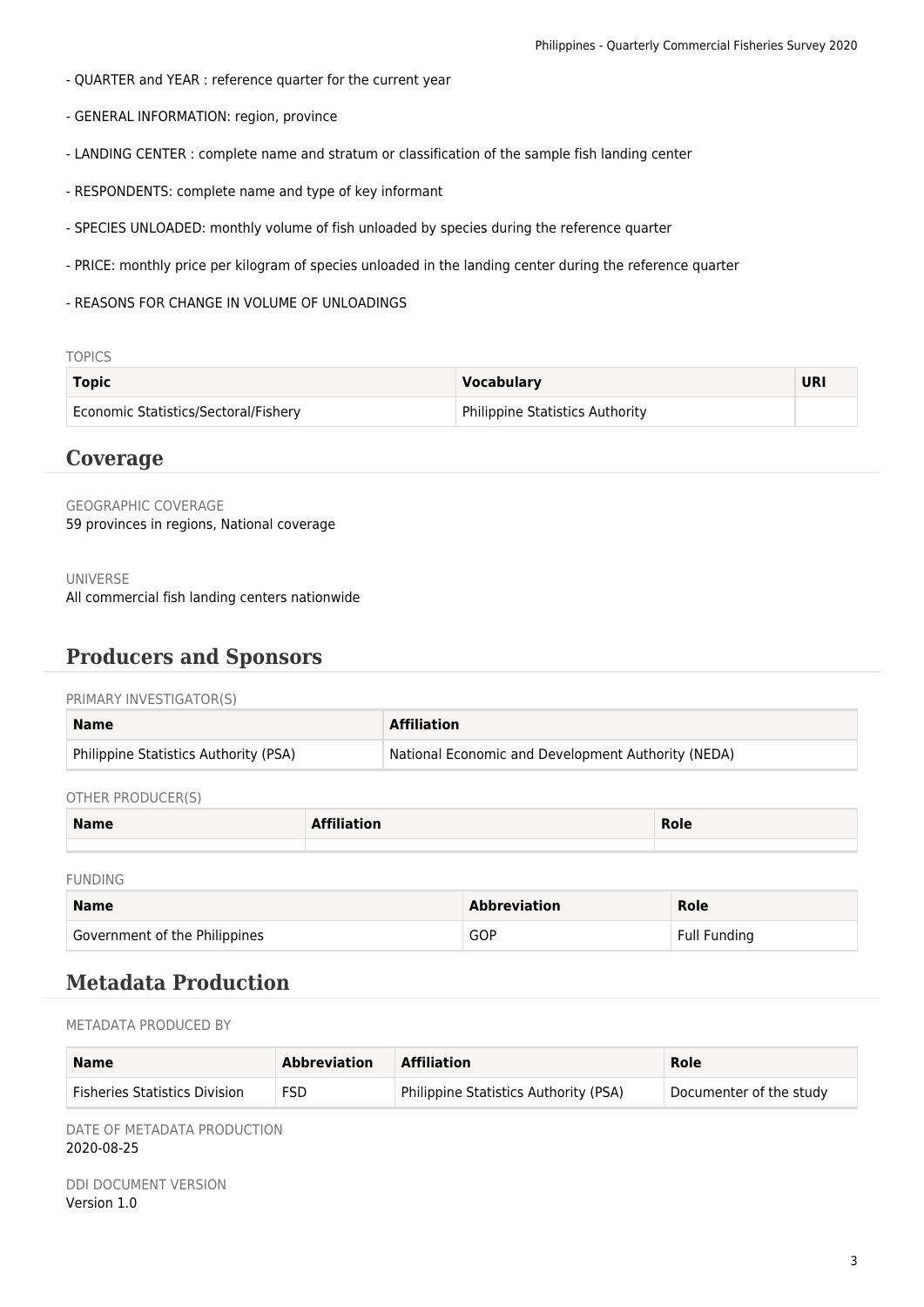DDI DOCUMENT ID DDI-PHL-PSA-QCFS-2020-v1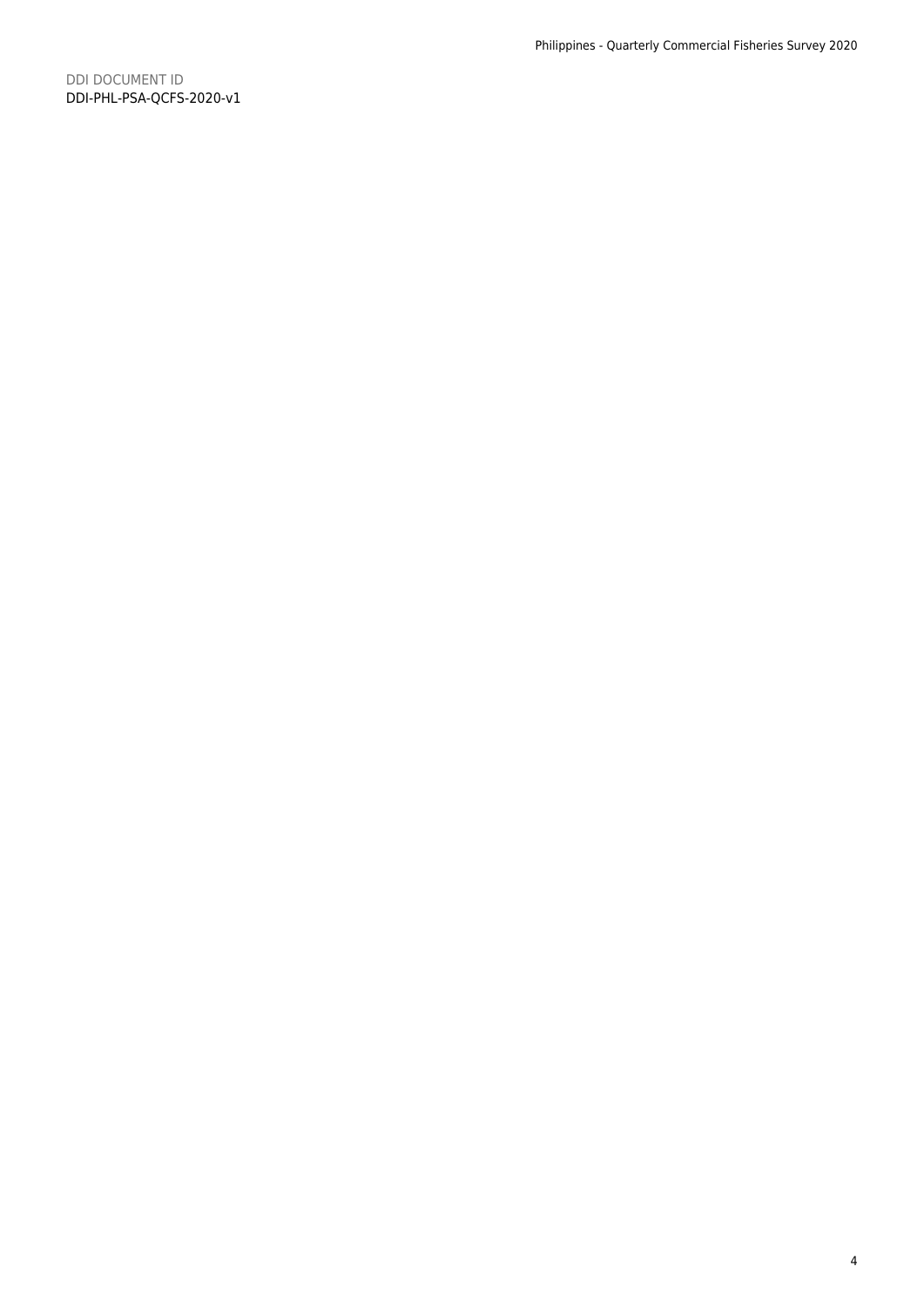## Sampling

## **Sampling Procedure**

The list of all commercial fish landing centers in the country serves as the sampling frame for the QCFS of traditional fish landing centers.

Stratified sampling by province is employed with average daily unloading as stratification variable. The landing center serves as the primary sampling unit. The landing centers are grouped into the following strata:

Stratum 1 - consists of the top producing fish landing centers Stratum 2 - consists of the major producing fish landing centers Stratum 3 - consists of all other landing centers

Simple random sampling is used in drawing the sample landing centers from the stratum. Replacement of sample landing center is allowed for landing centers with unstable peace and order situation and for hard or difficult to reach areas.

A total of 234 sample landing centers were covered distributed in 59 provinces.

For the private, PFDA-managed fish ports and LGU-managed landing centers, all are completely covered (complete enumeration).

## **Deviations from Sample Design**

No deviation from the survey design

## **Response Rate**

Response rates for QCFS is 95%.

## **Weighting**

A factor derived from the number of total fish landing centers over the sample fish landing centers by stratum is used to estimate the total volume of fish landed by commercial fishing boats in the province. This factor varies from one province to another.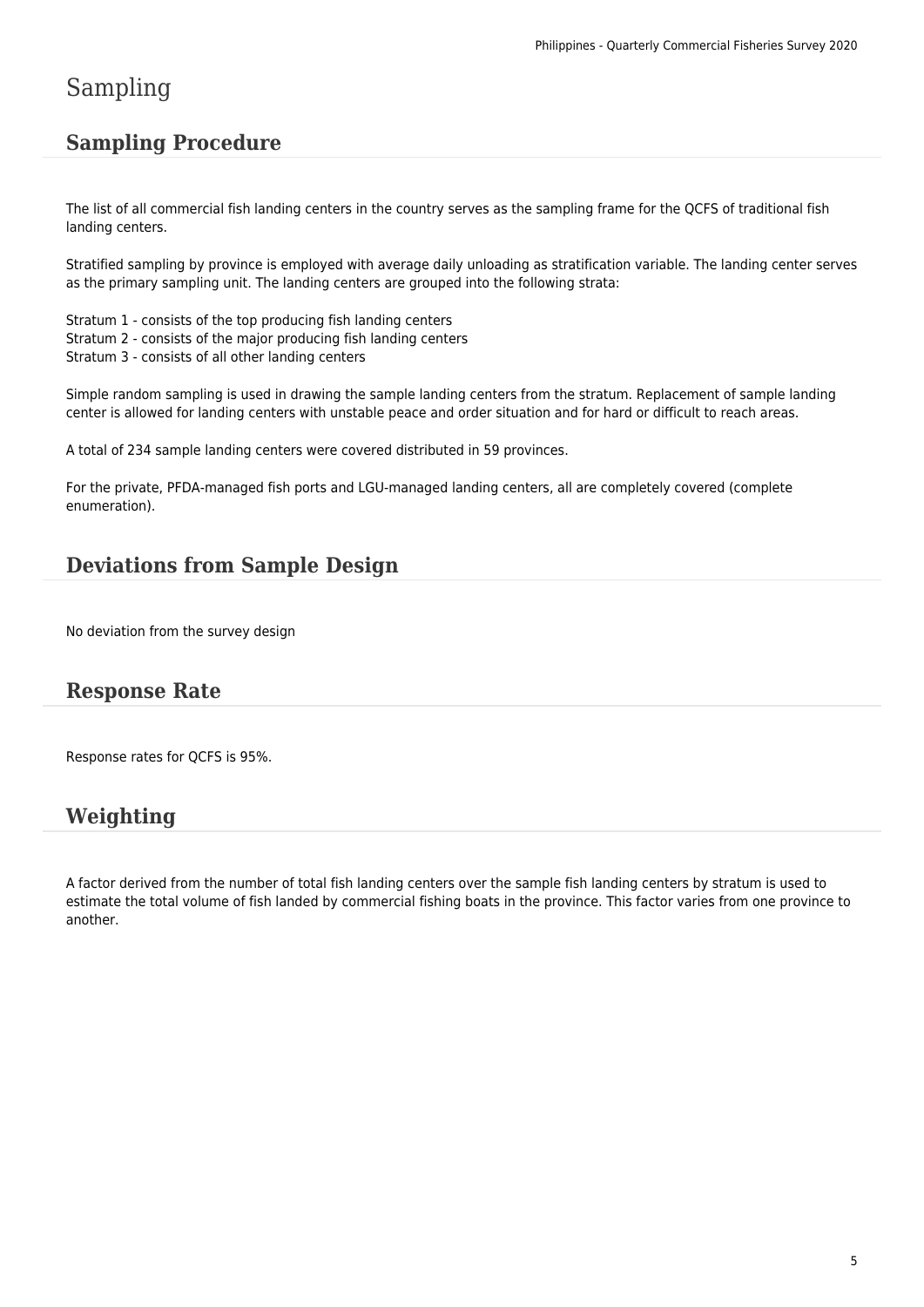## Questionnaires

## **Overview**

QCFS Form 1 is a one-page questionnaire in the English language used in gathering information on the monthly volume and average price per kilogram by species of fish unloaded in traditional commercial fish landing centers during the reference quarter.

Name and classification of sample landing center are indicated in the questionnaire.Thirty-one major species are pre-listed with provisions for other species not mentioned in the list. These others or minor species are also included in data processing. However, only the 31 or major species are highlighted in all fisheries publications.

One questionnaire per respondent is used in the conduct of the interview. Name and type of key informant are also included in the questionnaire.

The same questionnaire is used every quarter. The same data structure is required in every quarter.

On the other hand, QCFS Form 2 is used in gathering administrative data on the monthly volume and average price per kilogram of fish unloaded from PFDA, LGU-managed and Private landing centers during the reference quarter. It is also a one-page questionnaire written in English language. One form is intended for one landing center and covers monthly information.

The survey forms were provided as technical documents.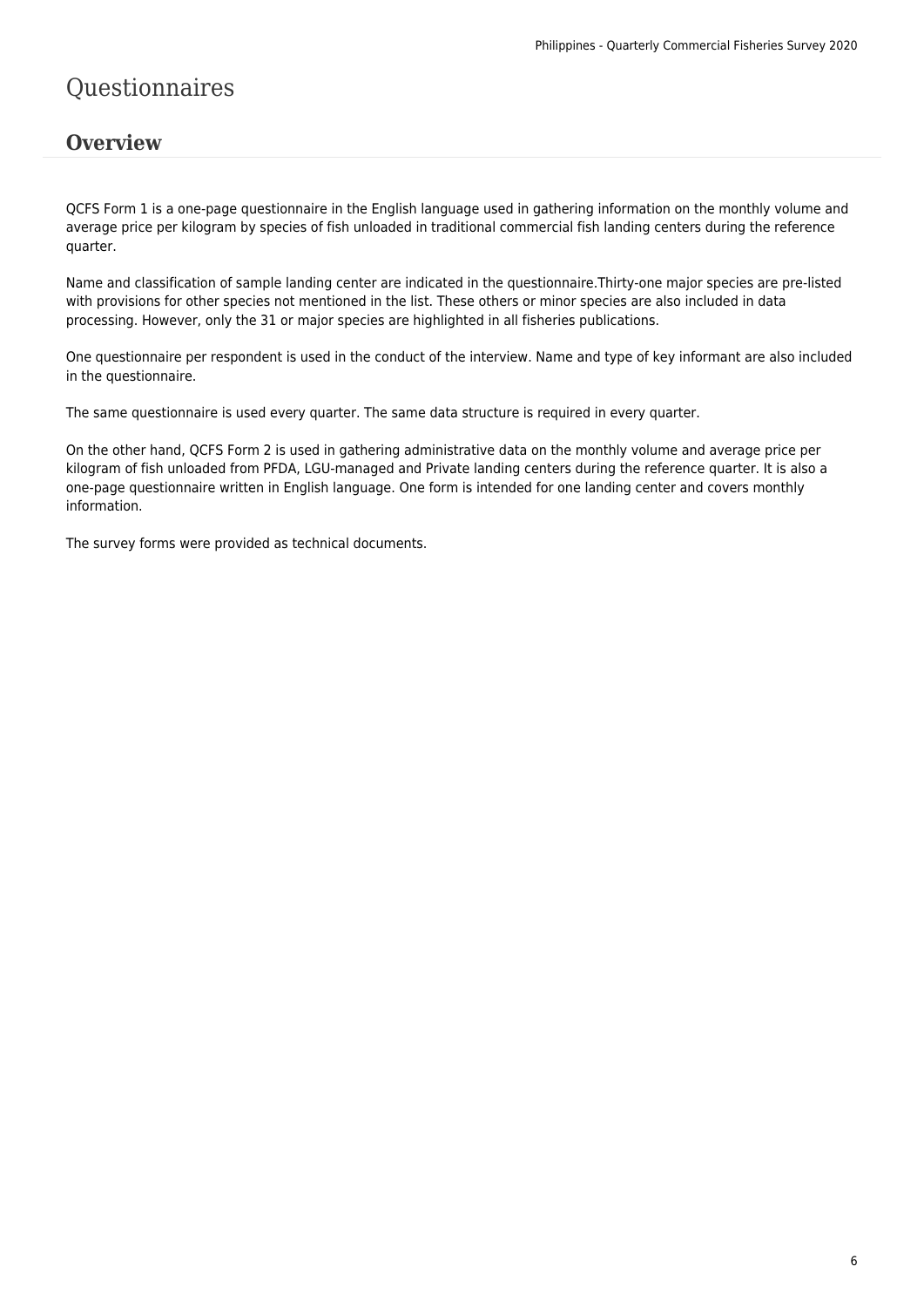## Data Collection

## **Data Collection Dates**

| <b>Start</b> | End        | Cycle          |
|--------------|------------|----------------|
| 2020-03-23   | 2020-03-26 | First Quarter  |
| 2020-06-22   | 2020-06-25 | Second Quarter |
| 2020-09-21   | 2020-09-24 | Third Quarter  |
| 2020-11-23   | 2020-11-26 | Fourth Ouarter |

## **Data Collection Mode**

Face-to-face [f2f]

## **Data Collection Notes**

Prior to data collection, there were three (3) levels of training on field operations for QCFS being conducted as follows:

1. Operational training on fisheries surveys served as the first level training conducted annually. The FSD staff act as resource persons. The participants included two (2) representatives per region.

2. Second level training was conducted in the Regional Statistical Service Office (RSSO) immediately after the first level training. Participants to the second level training were representatives from RSSO and two (2) participants from each province.

3. Third level training was held at the Provincial Statistical Office (PSO) prior to each survey round. The training was intended for the enumerators or the hired SRs and attended also by the PSO supervisors.

The hired SR conducted the interviews with the supervision of the regular staff of the PSA PSO. The SRs conduct the face to face interview of at least five (5) key informants who are knowledgeable in the fishing activities in the sample fish landing center during the third week of the last month of the reference quarter.

On the average, data collection time could take an hour to accomplish one questionnaire. Since key informants are required to recall the monthly volume and selling price of species unloaded at the landing center during the quarter, more time are needed to get the desired information. Interview is being conducted in the dialect used in the province or in the national language.

Looking for the right and qualified respondents in the sample fish landing center affects the accuracy of data collected. The SRs are also instructed to record any observations, event, circumstances, occurrences in the fish landing center that contribute to the changes in production.

Seasonality of species and weather conditions are the major contributory factors that affect the volume and price of fish unloaded at the landing center.

Data collection period for the administrative records from the PFDA, LGU-managed and Private landing centers is conducted on a quarterly basis with three (3) months information. Gathering of data is done by the Provincial Statistical Officer.

## **Questionnaires**

QCFS Form 1 is a one-page questionnaire in the English language used in gathering information on the monthly volume and average price per kilogram by species of fish unloaded in traditional commercial fish landing centers during the reference quarter.

Name and classification of sample landing center are indicated in the questionnaire.Thirty-one major species are pre-listed with provisions for other species not mentioned in the list. These others or minor species are also included in data processing. However, only the 31 or major species are highlighted in all fisheries publications.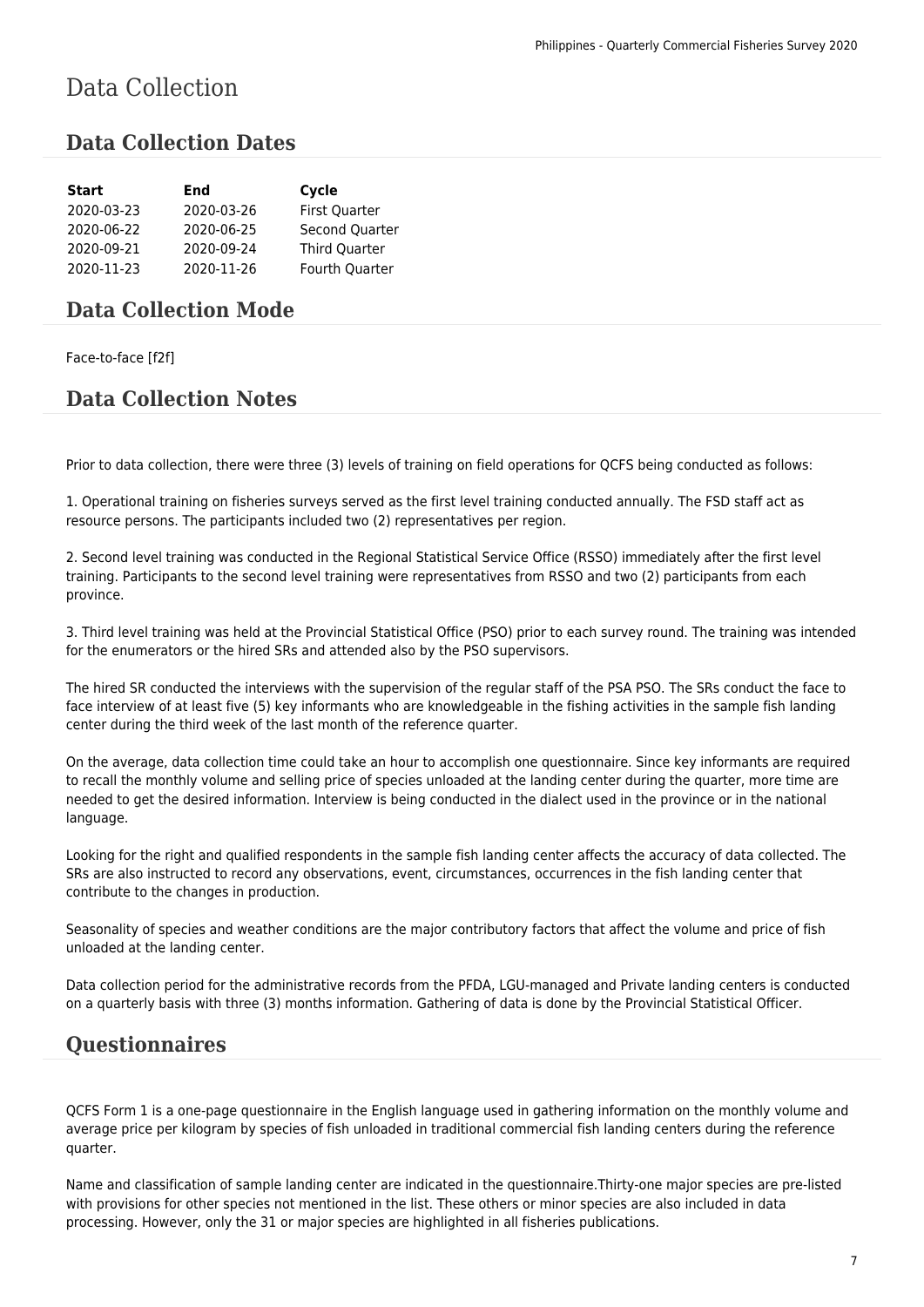One questionnaire per respondent is used in the conduct of the interview. Name and type of key informant are also included in the questionnaire.

The same questionnaire is used every quarter. The same data structure is required in every quarter.

On the other hand, QCFS Form 2 is used in gathering administrative data on the monthly volume and average price per kilogram of fish unloaded from PFDA, LGU-managed and Private landing centers during the reference quarter. It is also a one-page questionnaire written in English language. One form is intended for one landing center and covers monthly information.

The survey forms were provided as technical documents.

## **Data Collectors**

| <b>Name</b>                            | <b>Abbreviation</b> | <b>Affiliation</b>                                 |
|----------------------------------------|---------------------|----------------------------------------------------|
| <b>Philippine Statistics Authority</b> | <b>PSA</b>          | National Economic and Development Authority (NEDA) |

## **Supervision**

The Regional Director (RD) who is the head of RSSO is responsible for the regional level monitoring and supervision of the survey operations of the PSOs.

The Provincial Statistical Officer provided the over-all supervisor in the province. Among the responsibilities of the supervisor is to conduct SR training prior data collection, assign area of coverage, schedule the data collection and ensure accuracy of data collection, completeness of the accomplished survey forms. To ensure the smooth implementation of data collection, the Provincial Statistical Officer conducted spot-checking and back-checking activities and addressed problems encountered by the SRs under his/her supervision. The Statistical Operations and Coordination Division (SOCD) Chief also provided another level of supervision. And sometimes, Central Office personnel became available to provide support and control of the said activities.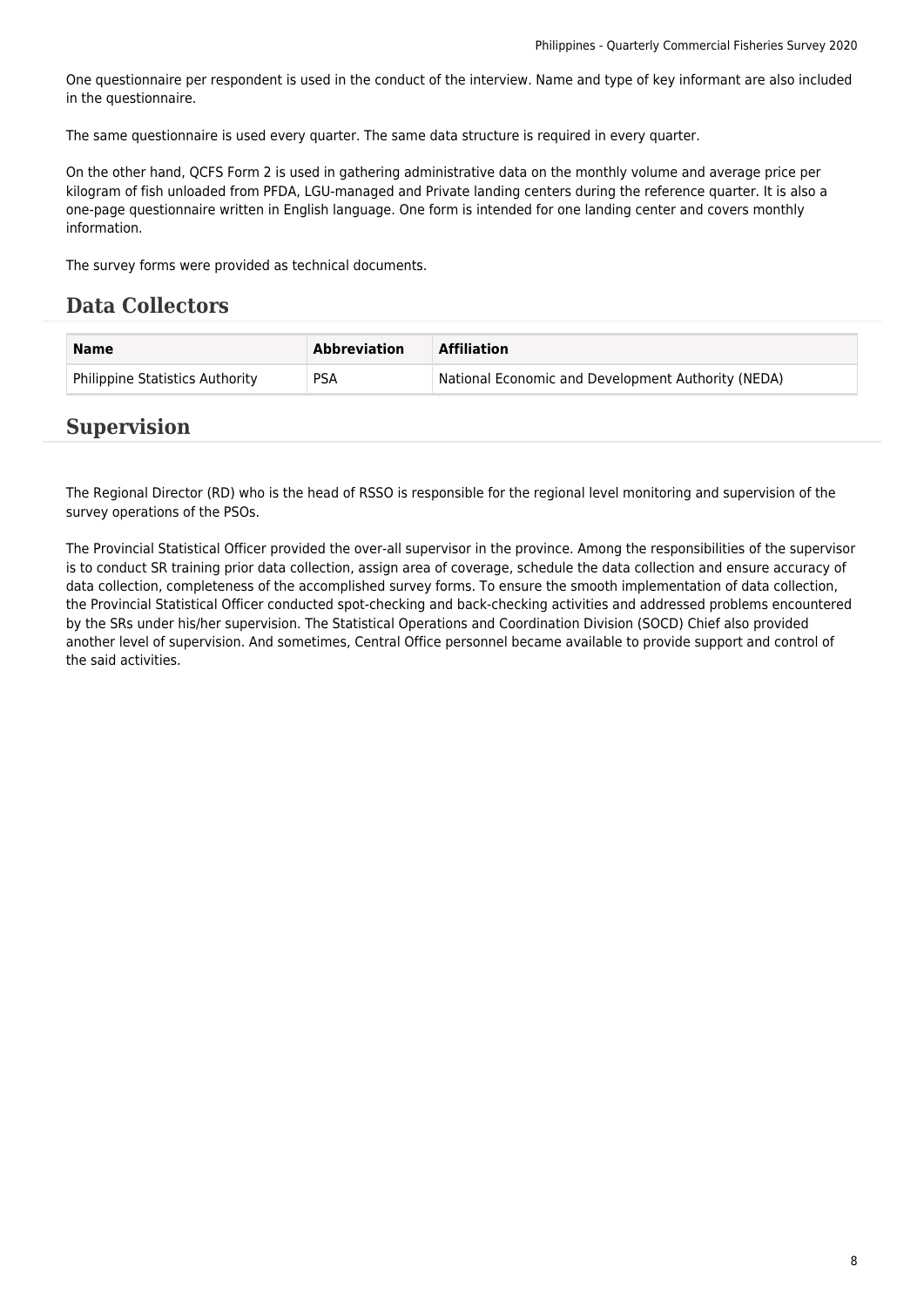## Data Processing

## **Data Editing**

Initially, the survey returns were manually edited to ensure completeness and accuracy. During this stage, survey returns were checked for completeness from the list of samples. For each of the survey forms, entries should be complete and numeric entries are in proper unit of measurement and decimals places.

After encoding, the entries were then again inspected and reviewed for completeness, accuracy and consistency with other items.

## **Other Processing**

The Fisheries Data Generation System (DataGen) is an MS Excel based system that facilitates encoding, editing, generation of estimates and data review of quarterly fisheries surveys. The PSO is responsible for the data processing of QCFS returns using the DataGen.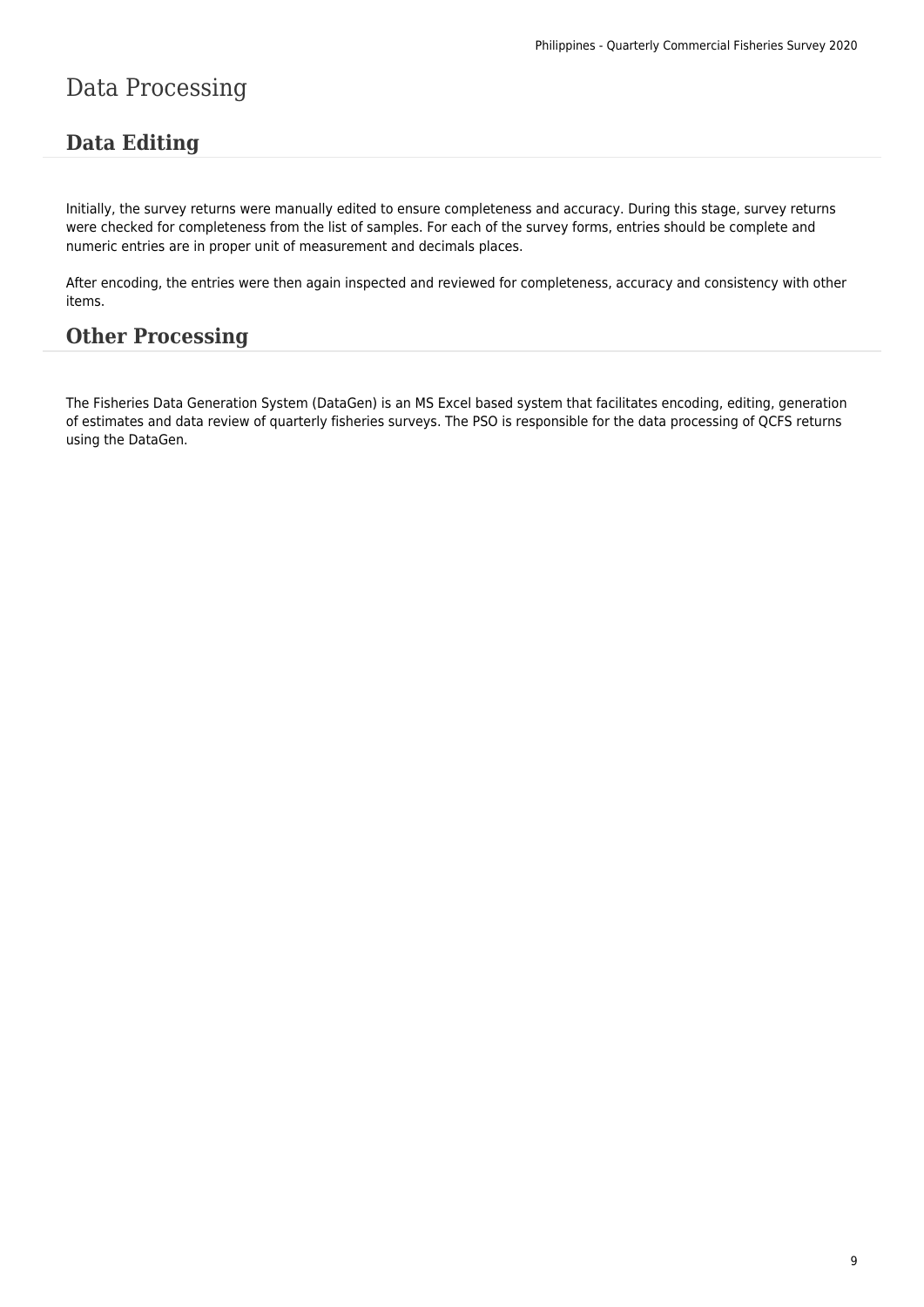## Data Appraisal

## **Estimates of Sampling Error**

### Not applicable

## **Other forms of Data Appraisal**

Since quarterly survey was done through interviews of key informants, validation of responses was needed. Additional information was gathered from interviews of people from government and non-government agencies and offices and other stakeholders in fisheries. The use of auxilliary information was also one way of validating data generated by the survey. Example of these are Bureau of Fisheries and Aquatic Resources (BFAR) moratorium of catching marine species,Western and Central Pacific Fisheries Commission (WCPFC) marine conservation measures, record of weather disturbances and the provinces affected by the calamity and existing fishery laws. Comparing current estimates with the time series of commercial fisheries data was also another way of appraising survey results.

To ensure the quality of data, the generated output had to undergo data review and validation. Data review involves internal checks of the data collected, consistency and completeness check of the data items; detection and correction of identified errors. Data validation, on the other hand, ensures that the estimates generated are truly reflective of the current fisheries situation. It involves thorough analysis of the generated estimates with auxiliary information.

Data review was undertaken in three (3) levels: provincial, regional and national levels which are identified as Provincial Data Review (PDR), Regional Data Review (RDR) and National Data Review (NDR), respectively.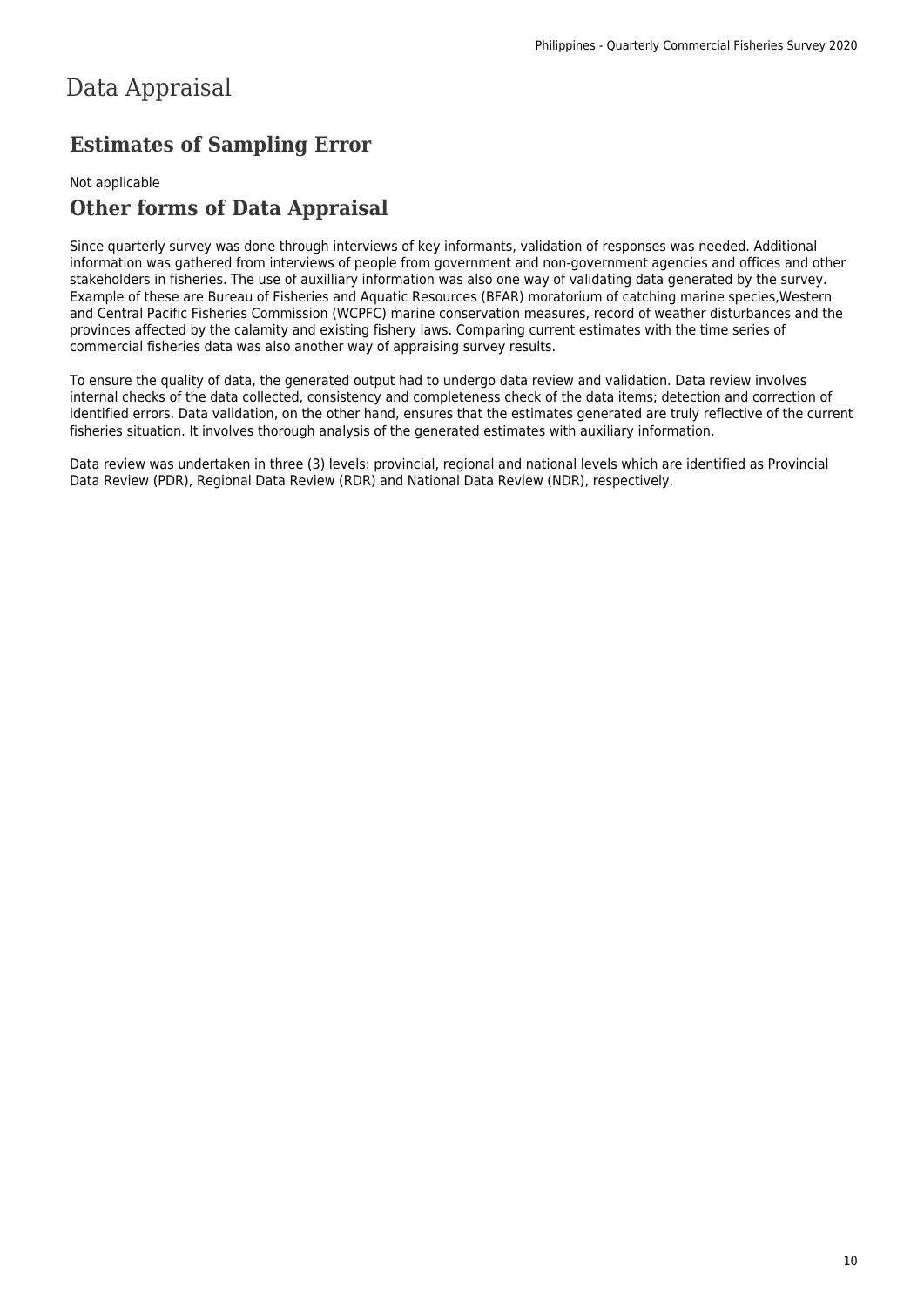## **File Description**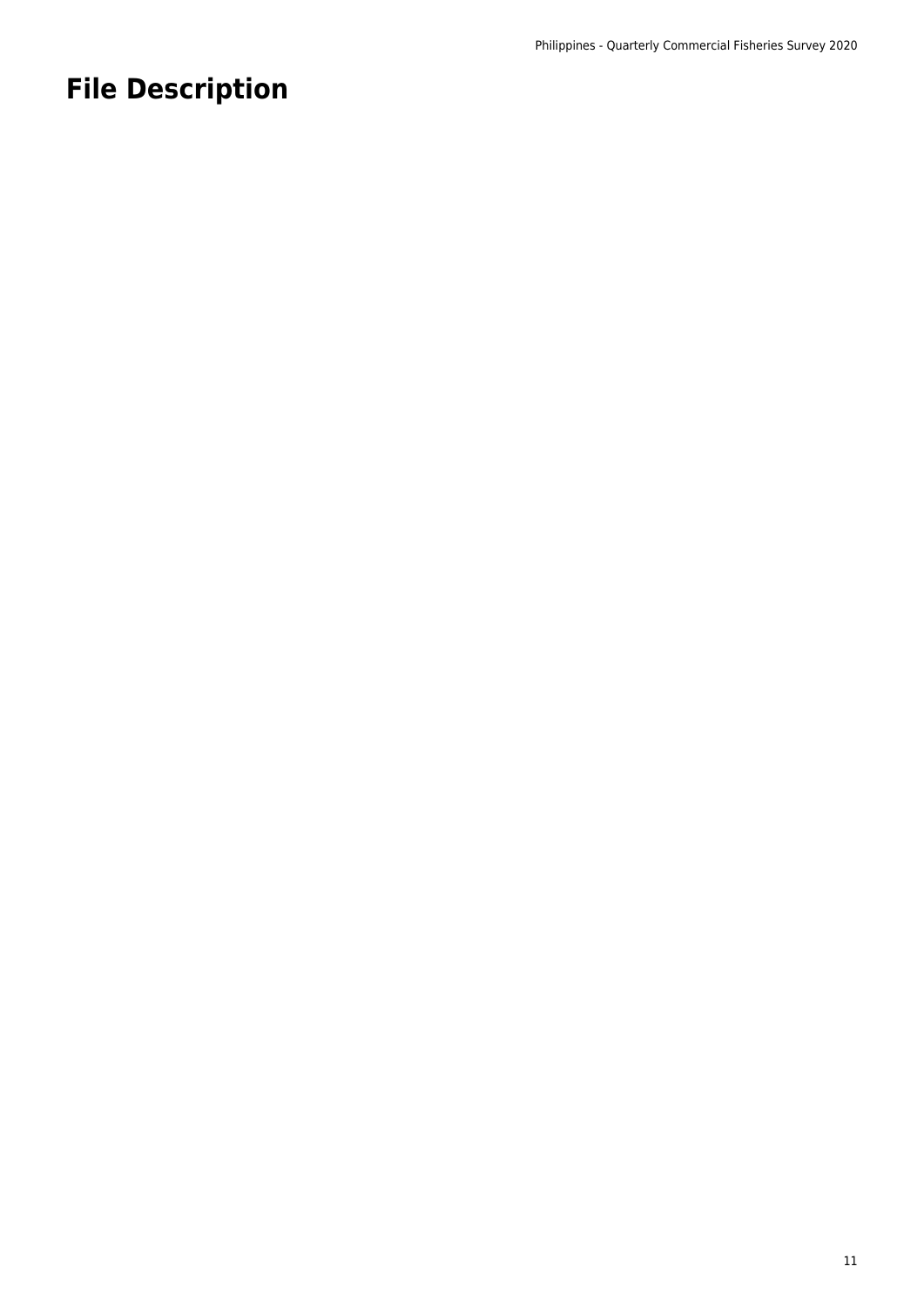## **Variable List**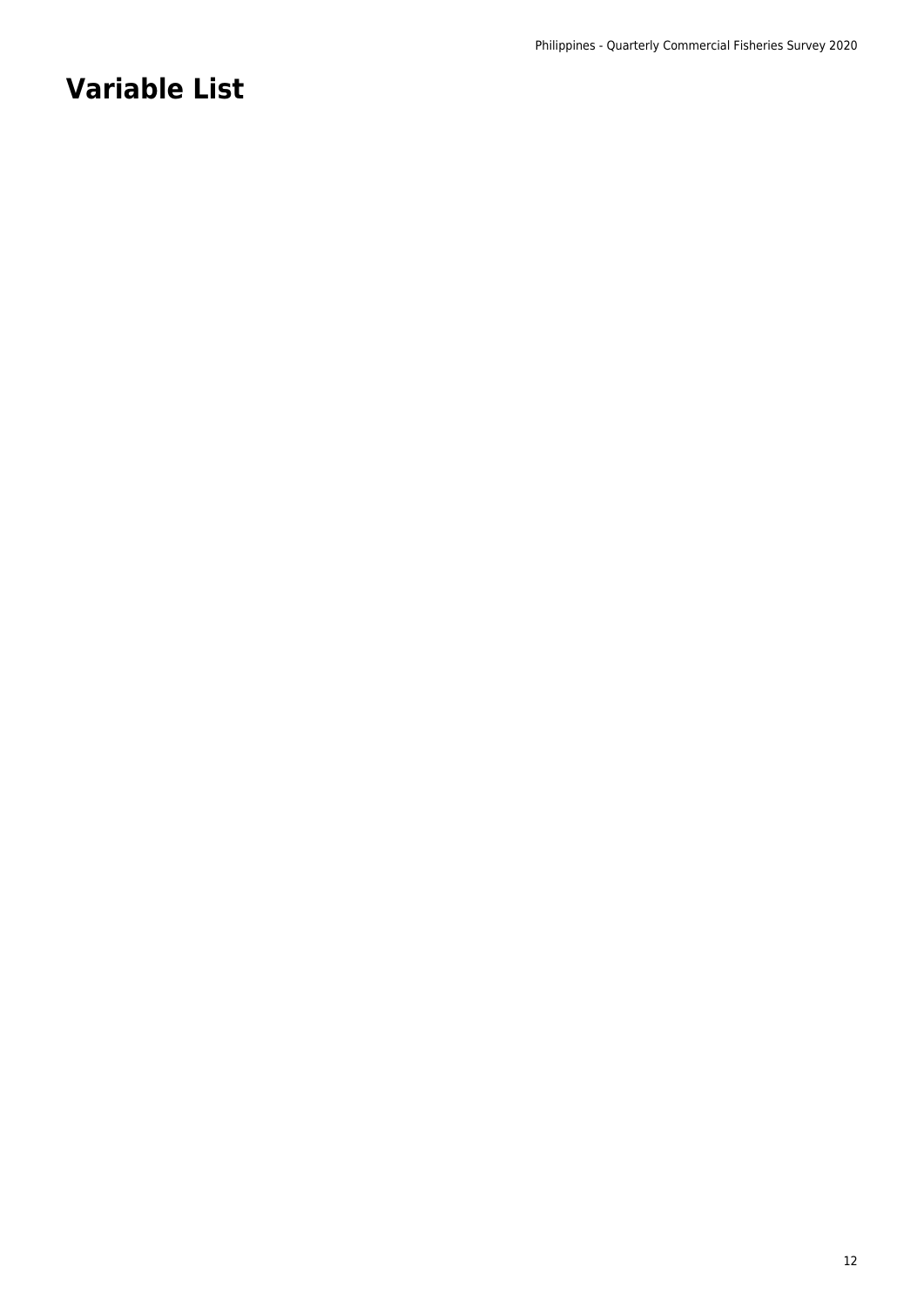## **QCFS Sample Landing Centers**

| The dataset contains variables used in the estimation of guarterly volume and value of unloadings in a<br>particular landing center. Monthly volume and price by species unloaded by municipal fishing boats<br>during the reference quarter based on information given by five (5) respondents are found in the<br>dataset. |
|------------------------------------------------------------------------------------------------------------------------------------------------------------------------------------------------------------------------------------------------------------------------------------------------------------------------------|
| 32                                                                                                                                                                                                                                                                                                                           |
| 39                                                                                                                                                                                                                                                                                                                           |
| Type:<br>Keys: ()                                                                                                                                                                                                                                                                                                            |
|                                                                                                                                                                                                                                                                                                                              |
| <b>Philippine Statistics Authority</b>                                                                                                                                                                                                                                                                                       |
|                                                                                                                                                                                                                                                                                                                              |
|                                                                                                                                                                                                                                                                                                                              |

## **Variables**

| ID             | <b>Name</b>  | Label                              | <b>Type</b> | <b>Format</b> | Question                                                   |
|----------------|--------------|------------------------------------|-------------|---------------|------------------------------------------------------------|
| V1             | Qtr          | Quarter                            | discrete    | numeric       | Quarter                                                    |
| V <sub>2</sub> | Yr           | Year                               | discrete    | numeric       | Year                                                       |
| V <sub>3</sub> | Reg          | Region                             | discrete    | numeric       | Region                                                     |
| V <sub>4</sub> | Prov         | Province                           | discrete    | numeric       | Province                                                   |
| V <sub>5</sub> | LC           | Name of Landing Center             | discrete    | character     | Name of Landing Center                                     |
| V <sub>6</sub> | Stratum      | Landing Center Stratum             | discrete    | numeric       | Stratum                                                    |
| V <sub>7</sub> | <b>BigLC</b> | Total Number of LCs in a Stratum   | discrete    | numeric       |                                                            |
| V <sub>8</sub> | SmLC         | Number of Sample LCs in a Straturm | discrete    | numeric       |                                                            |
| V <sub>9</sub> | Species      | Name of Species                    | discrete    | numeric       | Species                                                    |
| V10            | VolMo1R1     | Volume for Month 1 of Respondent 1 | contin      | numeric       | Volume of catch for the month of<br>Respondent 1           |
| V11            | VolMo1R2     | Volume for Month 1 of Respondent 2 | contin      | numeric       | Volume of catch for the month of<br>Respondent 2           |
| V12            | VolMo1R3     | Volume for Month 1 of Respondent 3 | contin      | numeric       | Volume of catch for the month of<br>Respondent 3           |
| V13            | VolMo1R4     | Volume for Month 1 of Respondent 4 | contin      | numeric       | Volume of catch for the month of<br>Respondent 4           |
| V14            | VolMo1R5     | Volume for Month 1 of Respondent 5 | contin      | numeric       | Volume of catch for the month of<br>Respondent 5           |
| V15            | PrMo1R1      | Price for Month 1 of Respondent 1  | contin      | numeric       | Price per kilogram (P/kg) for the month of<br>respondent 1 |
| V16            | PrMo1R2      | Price for Month 1 of Respondent 2  | contin      | numeric       | Price per kilogram (P/kg) for the month of<br>respondent 2 |
| V17            | PrMo1R3      | Price for Month 1 of Respondent 3  | contin      | numeric       | Price per kilogram (P/kg) for the month of<br>respondent 3 |
| V18            | PrMo1R4      | Price for Month 1 of Respondent 4  | contin      | numeric       | Price per kilogram (P/kg) for the month of<br>respondent 4 |
| V19            | PrMo1R5      | Price for Month 1 of Respondent 5  | contin      | numeric       | Price per kilogram (P/kg) for the month of<br>respondent 5 |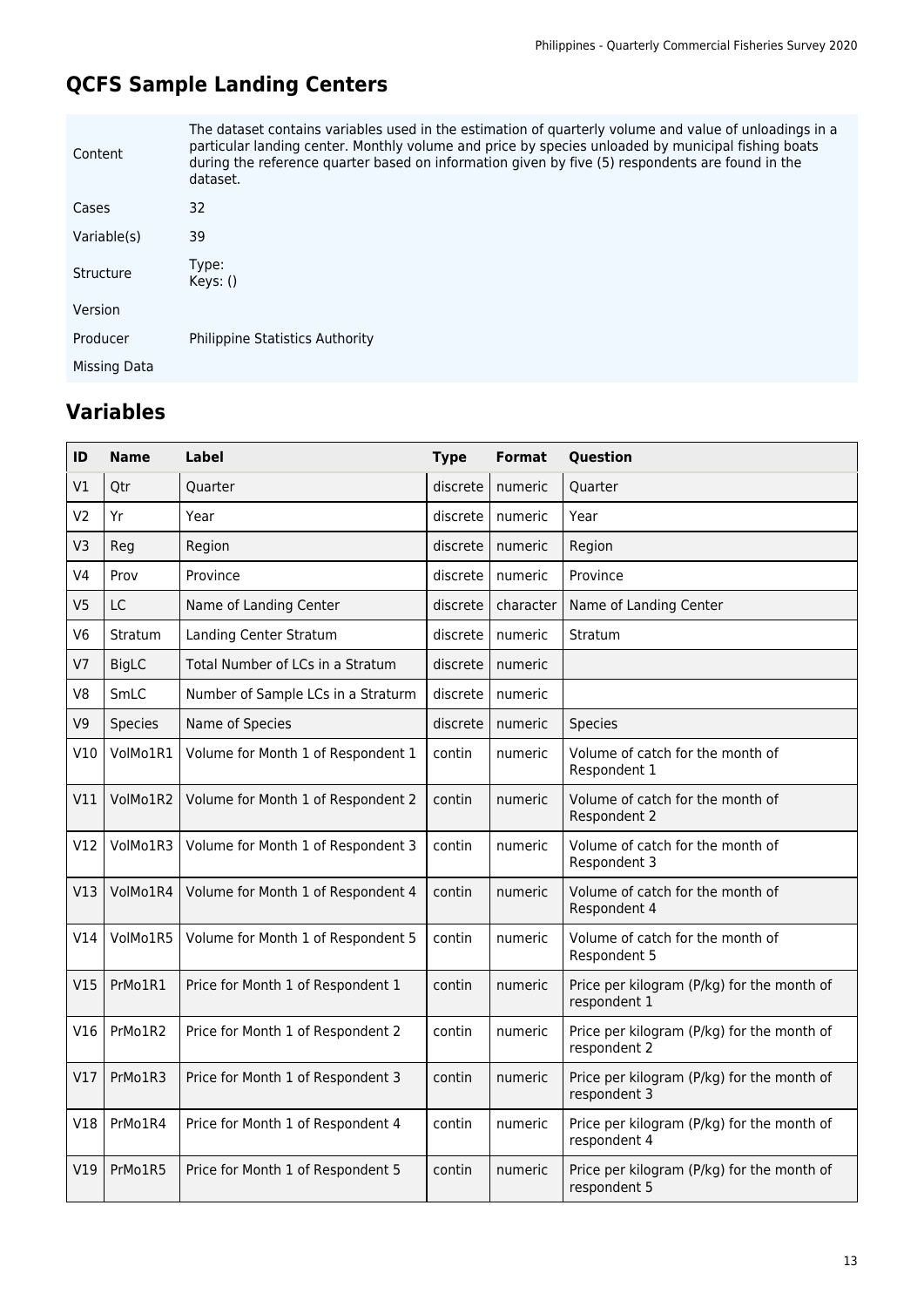| ID              | <b>Name</b> | Label                              | <b>Type</b> | <b>Format</b> | Question                                                   |
|-----------------|-------------|------------------------------------|-------------|---------------|------------------------------------------------------------|
| V <sub>20</sub> | VolMo2R1    | Volume for Month 2 of Respondent 1 | contin      | numeric       | Volume of catch for the month of<br>Respondent 1           |
| V <sub>21</sub> | VolMo2R2    | Volume for Month 2 of Respondent 2 | contin      | numeric       | Volume of catch for the month of<br>Respondent 2           |
| V <sub>22</sub> | VolMo2R3    | Volume for Month 2 of Respondent 3 | contin      | numeric       | Volume of catch for the month of<br>Respondent 3           |
| V <sub>23</sub> | VolMo2R4    | Volume for Month 2 of Respondent 4 | contin      | numeric       | Volume of catch for the month of<br>Respondent 4           |
| V <sub>24</sub> | VolMo2R5    | Volume for Month 2 of Respondent 5 | contin      | numeric       | Volume of catch for the month of<br>Respondent 5           |
| V <sub>25</sub> | PrMo2R1     | Price for Month 2 of Respondent 1  | contin      | numeric       | Price per kilogram (P/kg) for the month of<br>respondent 1 |
| V26             | PrMo2R2     | Price for Month 2 of Respondent 2  | contin      | numeric       | Price per kilogram (P/kg) for the month of<br>respondent 2 |
| V <sub>27</sub> | PrMo2R3     | Price for Month 2 of Respondent 3  | contin      | numeric       | Price per kilogram (P/kg) for the month of<br>respondent 3 |
| V28             | PrMo2R4     | Price for Month 2 of Respondent 4  | contin      | numeric       | Price per kilogram (P/kg) for the month of<br>respondent 4 |
| V29             | PrMo2R5     | Price for Month 2 of Respondent 5  | contin      | numeric       | Price per kilogram (P/kg) for the month of<br>respondent 5 |
| V30             | VolMo3R1    | Volume for Month 3 of Respondent 1 | contin      | numeric       | Volume of catch for the month of<br>Respondent 1           |
| V31             | VolMo3R2    | Volume for Month 3 of Respondent 2 | contin      | numeric       | Volume of catch for the month of<br>Respondent 2           |
| V <sub>32</sub> | VolMo3R3    | Volume for Month 3 of Respondent 3 | contin      | numeric       | Volume of catch for the month of<br>Respondent 3           |
| V <sub>33</sub> | VolMo3R4    | Volume for Month 3 of Respondent 4 | contin      | numeric       | Volume of catch for the month of<br>Respondent 4           |
| V34             | VolMo3R5    | Volume for Month 3 of Respondent 5 | contin      | numeric       | Volume of catch for the month of<br>Respondent 5           |
| V35             | PrMo3R1     | Price for Month 3 of Respondent 1  | contin      | numeric       | Price per kilogram (P/kg) for the month of<br>respondent 1 |
| V36             | PrMo3R2     | Price for Month 3 of Respondent 2  | contin      | numeric       | Price per kilogram (P/kg) for the month of<br>respondent 2 |
| V <sub>37</sub> | PrMo3R3     | Price for Month 3 of Respondent 3  | contin      | numeric       | Price per kilogram (P/kg) for the month of<br>respondent 3 |
| V38             | PrMo3R4     | Price for Month 3 of Respondent 4  | contin      | numeric       | Price per kilogram (P/kg) for the month of<br>respondent 4 |
| V39             | PrMo3R5     | Price for Month3 of Respondent 5   | contin      | numeric       | Price per kilogram (P/kg) for the month of<br>respondent 5 |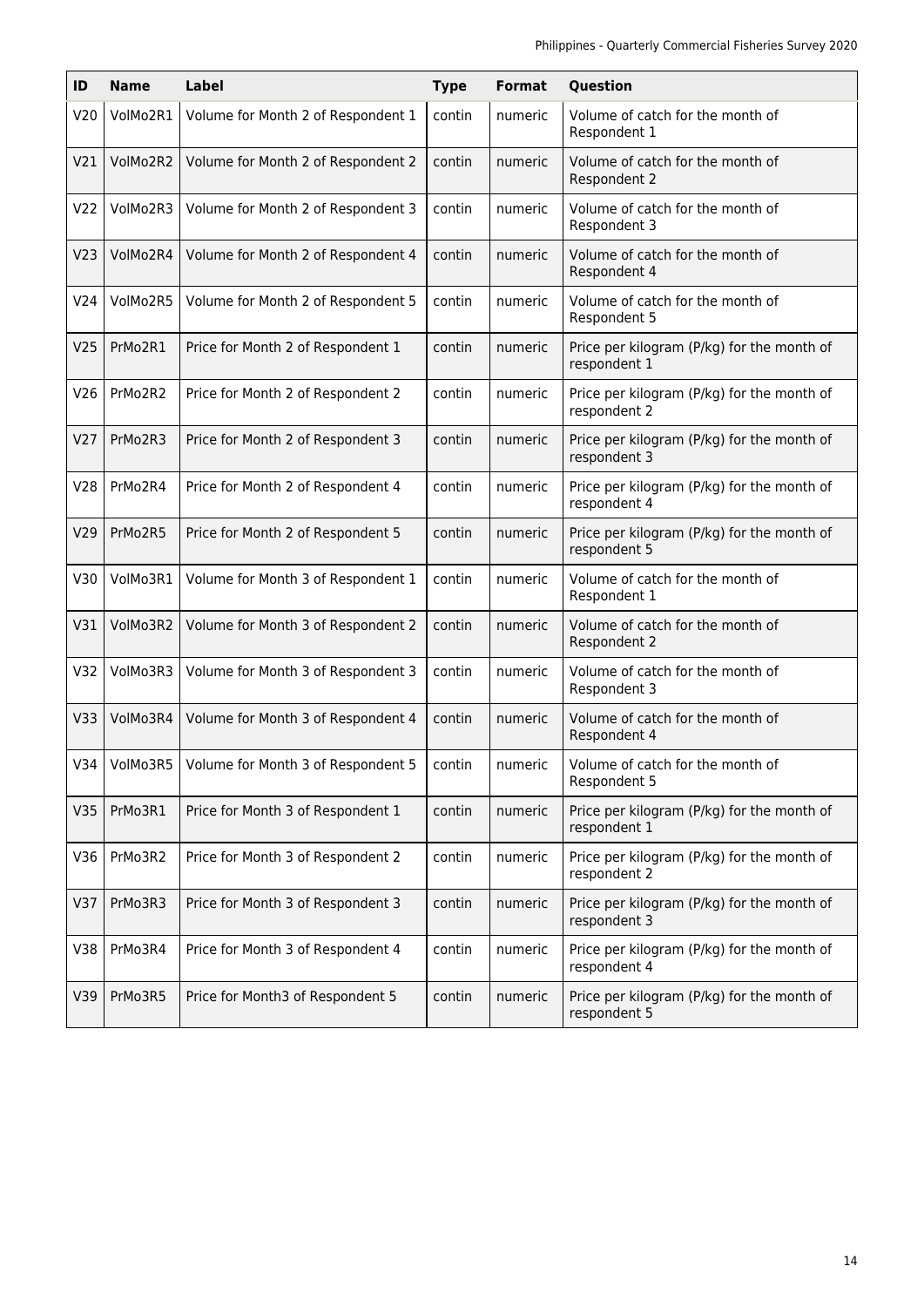Philippines - Quarterly Commercial Fisheries Survey 2020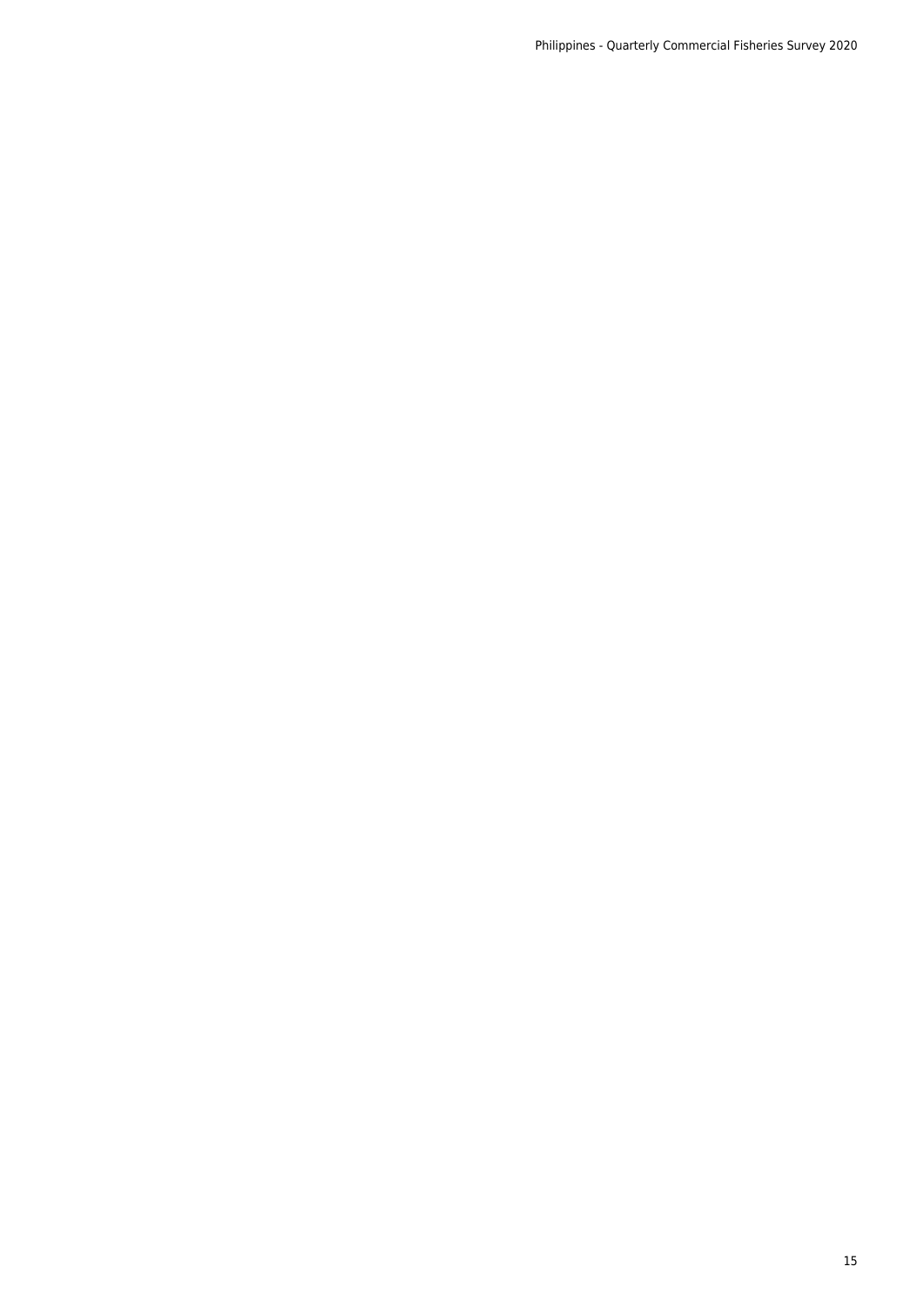## Quarter (Qtr) File: QCFS Sample Landing Centers

### **Overview**

Type: Discrete Format: numeric Width: 1 Decimals: 0 Range: 3-3

### **Pre question**

**Ouarter** 

**Literal question**

Quarter

## **Interviewer instructions**

Write the reference quarter

## Year (Yr) File: QCFS Sample Landing Centers

### **Overview**

Type: Discrete Format: numeric Width: 4 Decimals: 0 Range: 2020-2020

### **Literal question**

Year

### **Interviewer instructions**

Write the reference year

## Region (Reg) File: QCFS Sample Landing Centers

### **Overview**

Type: Discrete Format: numeric Width: 2 Decimals: 0 Range: 1-99

### **Literal question**

Region

**Interviewer instructions** Write the code opposite the region name

## Province (Prov) File: QCFS Sample Landing Centers

## **Overview**

Type: Discrete Format: numeric Width: 4 Decimals: 0 Range: 1-4

Valid cases: 32 Invalid: 0

Valid cases: 32 Invalid: 0

Valid cases: 32 Invalid: 0

Valid cases: 32 Invalid: 0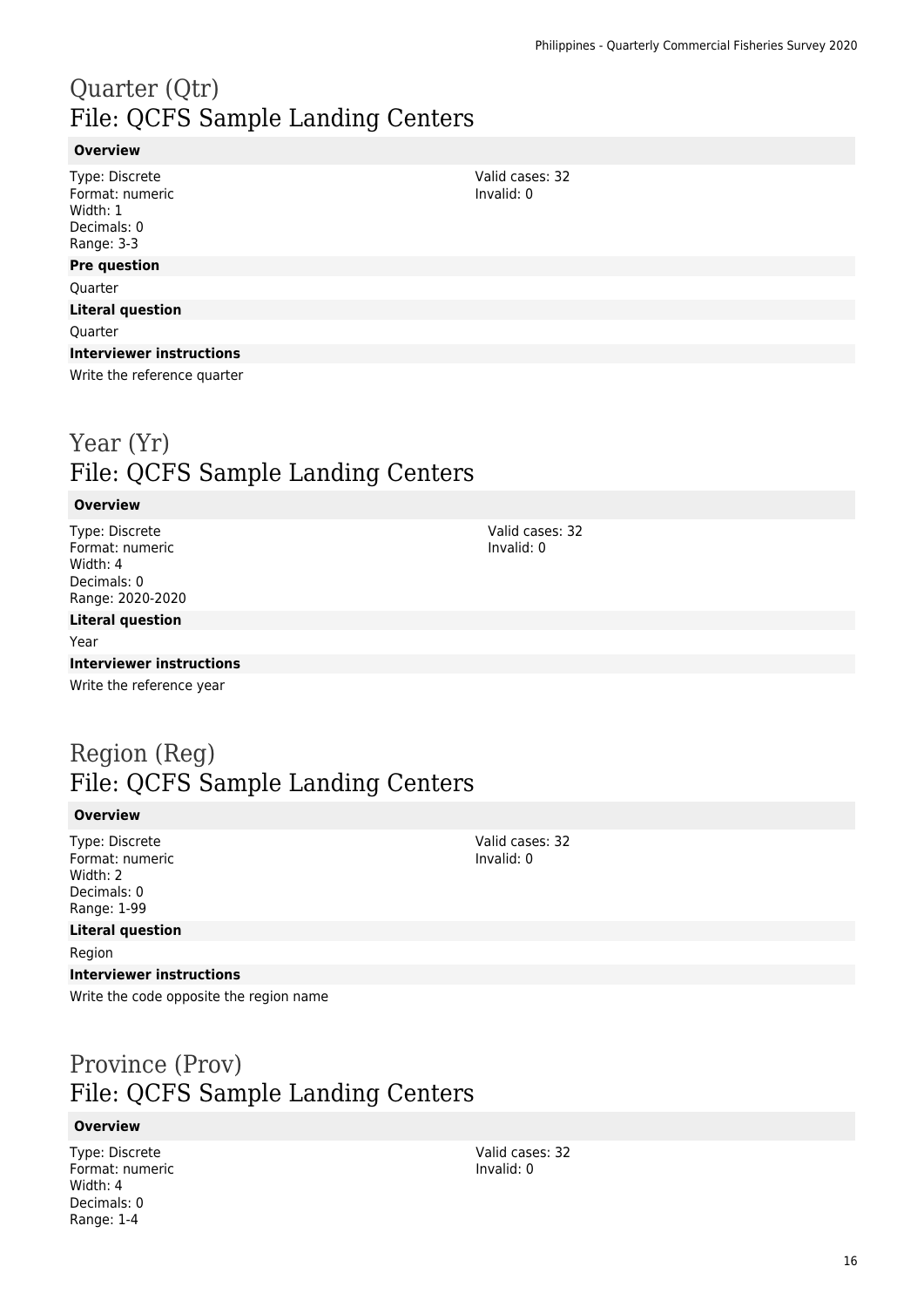## Province (Prov) File: QCFS Sample Landing Centers

## **Pre question**

Province

### **Literal question**

Province

## **Interviewer instructions**

Write the geographic code of the province opposite the province name

## Name of Landing Center (LC) File: QCFS Sample Landing Centers

## **Overview**

Type: Discrete Format: character Width: 23

## **Pre question**

Name of Landing Center

### **Literal question**

Name of Landing Center

## **Interviewer instructions**

From the list of samples, write the name of the landing center

## Landing Center Stratum (Stratum) File: QCFS Sample Landing Centers

## **Overview**

Type: Discrete Format: numeric Width: 3 Decimals: 0 Range: 1-1

## **Description**

Stratum of the landing center

## **Literal question**

Stratum

**Interviewer instructions**

Encircle code

## Total Number of LCs in a Stratum (BigLC) File: QCFS Sample Landing Centers

## **Overview**

Type: Discrete Format: numeric Width: 1 Decimals: 0 Range: 2-2

## **Description**

Total number of landing centers in a stratum

Valid cases: 32 Invalid: 0

Valid cases: 32 Invalid: 0

## Valid cases: 32

Invalid: 0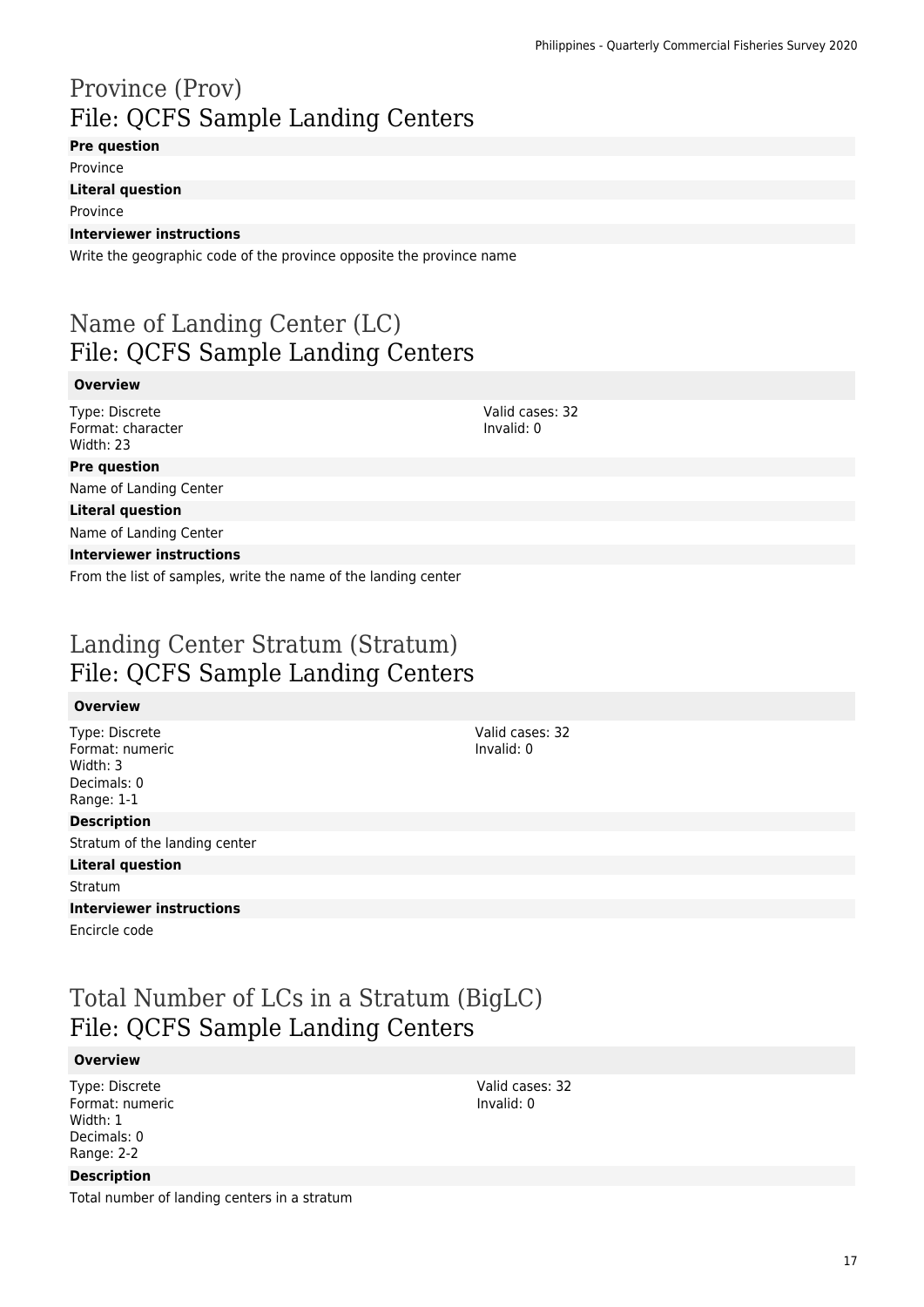## Number of Sample LCs in a Straturm (SmLC) File: QCFS Sample Landing Centers

## **Overview**

Type: Discrete Format: numeric Width: 1 Decimals: 0 Range: 2-2

## **Description**

Number of sample landing centers in a stratum

## Name of Species (Species) File: QCFS Sample Landing Centers

#### **Overview**

Type: Discrete Format: numeric Width: 5 Decimals: 0 Range: 43304-99999 Valid cases: 32 Invalid: 0

Valid cases: 32 Invalid: 0

## **Literal question**

Species

### **Interviewer instructions**

Write the name of species. Other species not included in the Top 31, local name of species should have a corresponding English name

## Volume for Month 1 of Respondent 1 (VolMo1R1) File: QCFS Sample Landing Centers

## **Overview**

Type: Continuous Format: numeric Width: 5 Decimals: 0 Range: 20-2000

Valid cases: 13 Invalid: 19 Minimum: 25 Maximum: 1250 Mean: 357.7 Standard deviation: 345.7

## **Description**

The quantity in kilograms of species unloaded at the entire landing center during the month of the reference quarter.

### **Pre question**

Actual volume of fish unloadings during the first month of the quarter by the first respondent

## **Literal question**

Volume of catch for the month of Respondent 1

### **Interviewer instructions**

Enter the quantity of unloadings in kilograms in a month by species of Respondent 1

## Volume for Month 1 of Respondent 2 (VolMo1R2) File: QCFS Sample Landing Centers

### **Overview**

18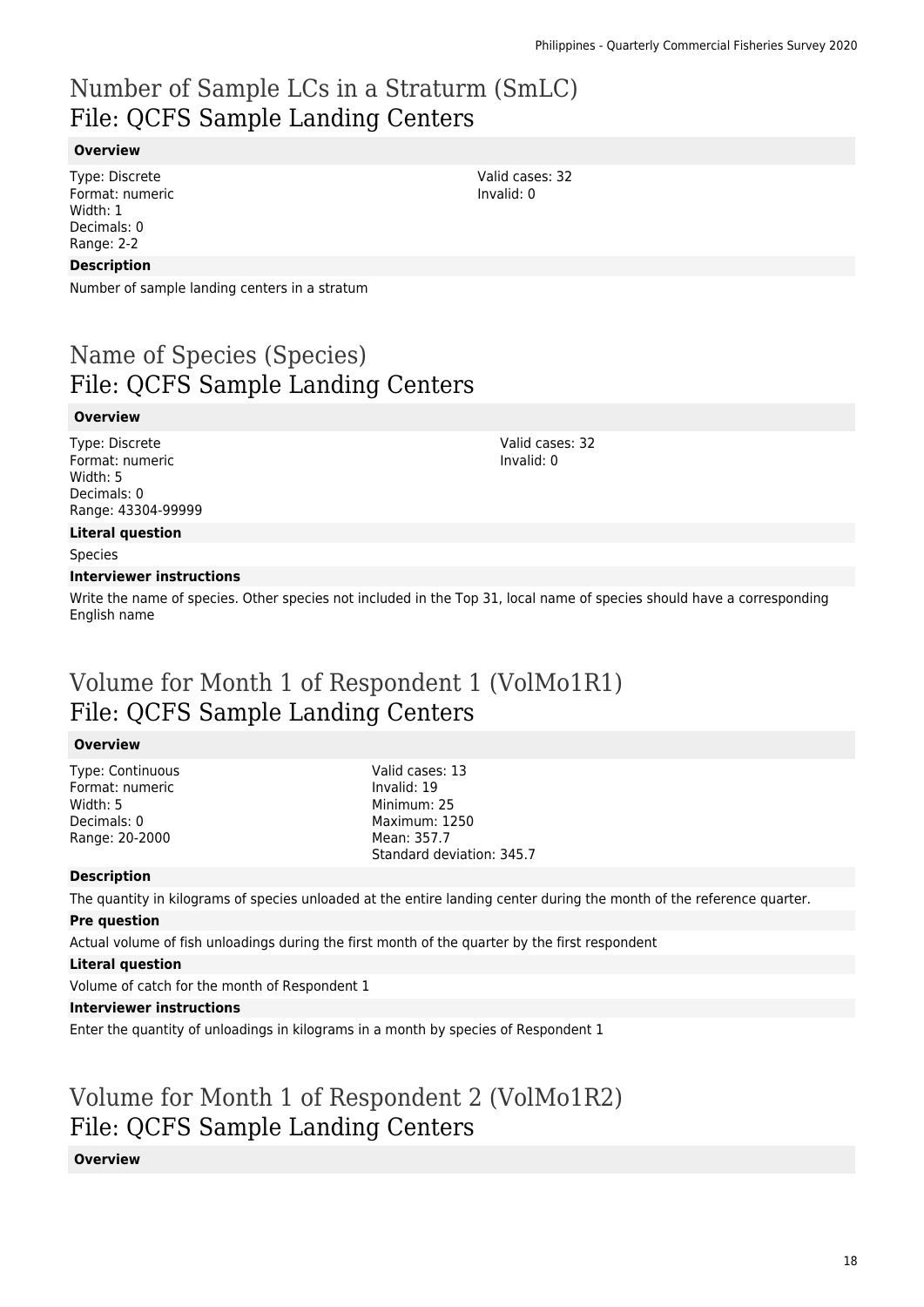## Volume for Month 1 of Respondent 2 (VolMo1R2) File: QCFS Sample Landing Centers

Type: Continuous Format: numeric Width: 5 Decimals: 0 Range: 20-2000

Valid cases: 16 Invalid: 16 Minimum: 30 Maximum: 550 Mean: 252.5 Standard deviation: 110.3

## **Description**

The quantity in kilograms of species unloaded at the entire landing center during the month of the reference quarter. **Pre question**

Actual volume of fish unloadings during the first month of the quarter by the second respondent

### **Literal question**

Volume of catch for the month of Respondent 2

### **Interviewer instructions**

Enter the quantity of unloadings in kilograms in a month by species of Respondent 2

## Volume for Month 1 of Respondent 3 (VolMo1R3) File: QCFS Sample Landing Centers

### **Overview**

Type: Continuous Format: numeric Width: 5 Decimals: 0 Range: 20-2000

Valid cases: 22 Invalid: 10 Minimum: 40 Maximum: 800 Mean: 484.8 Standard deviation: 201

#### **Description**

The quantity in kilograms of species unloaded at the entire landing center during the month of the reference quarter.

#### **Pre question**

Actual volume of fish unloadings during the first month of the quarter by the third respondent

#### **Literal question**

Volume of catch for the month of Respondent 3

#### **Interviewer instructions**

Enter the quantity of unloadings in kilograms in a month by species of Respondent 3

## Volume for Month 1 of Respondent 4 (VolMo1R4) File: QCFS Sample Landing Centers

#### **Overview**

Type: Continuous Format: numeric Width: 5 Decimals: 0 Range: 20-2000

Valid cases: 21 Invalid: 11 Minimum: 200 Maximum: 1800 Mean: 772.4 Standard deviation: 310.1

#### **Description**

The quantity in kilograms of species unloaded at the entire landing center during the month of the reference quarter.

## **Pre question**

Actual volume of fish unloadings during the first month of the quarter by the fourth respondent

## **Literal question**

Volume of catch for the month of Respondent 4

## **Interviewer instructions**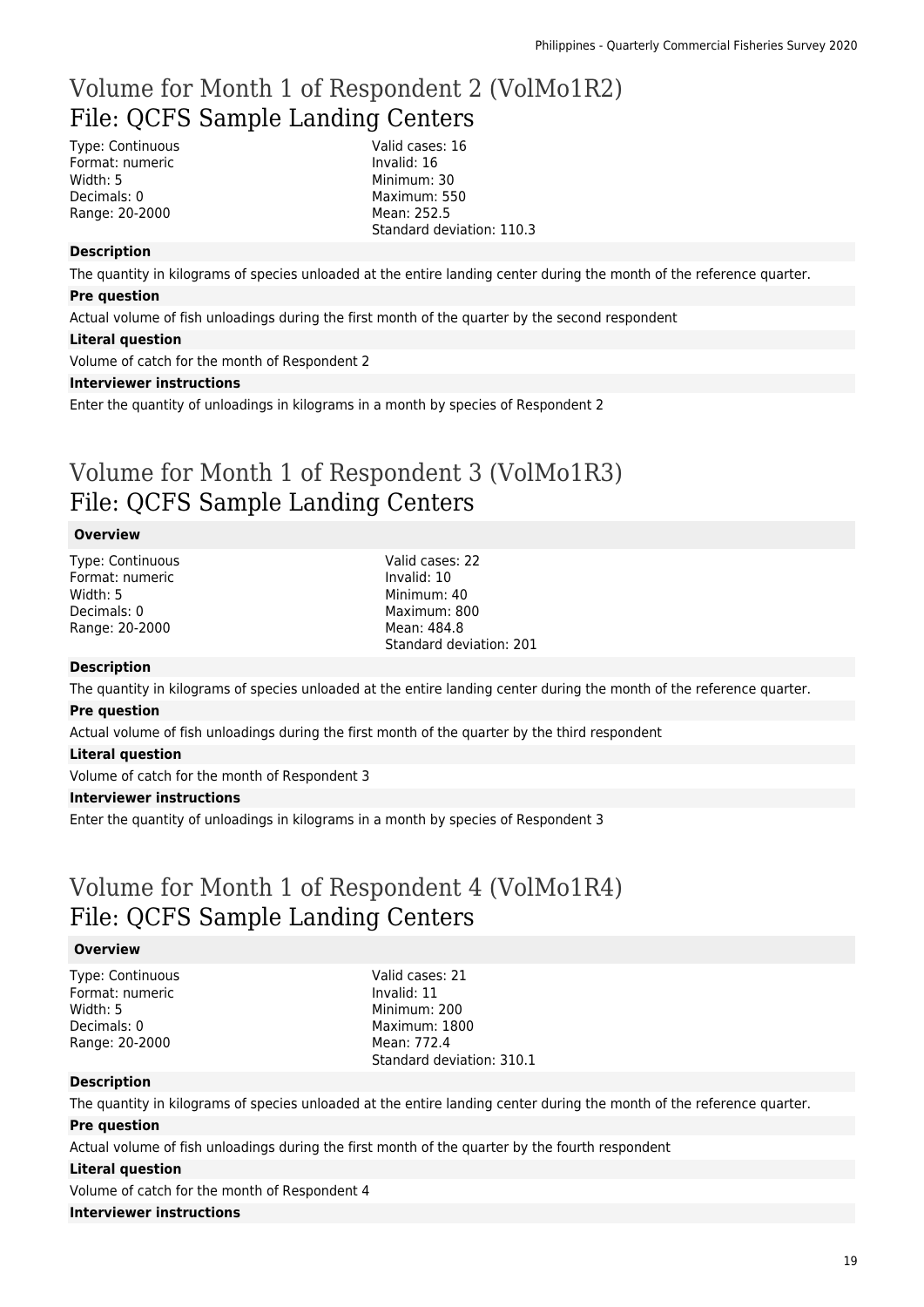## Volume for Month 1 of Respondent 4 (VolMo1R4) File: QCFS Sample Landing Centers

Enter the quantity of unloadings in kilograms in a month by species of Respondent 4

## Volume for Month 1 of Respondent 5 (VolMo1R5) File: QCFS Sample Landing Centers

## **Overview**

Type: Continuous Format: numeric Width: 5 Decimals: 0 Range: 20-2000

Valid cases: 22 Invalid: 10 Minimum: 64 Maximum: 1500 Mean: 691.5 Standard deviation: 302

### **Description**

The quantity in kilograms of species unloaded at the entire landing center during the month of the reference quarter.

## **Pre question**

Actual volume of fish unloadings during the first month of the quarter by the fifth respondent

## **Literal question**

Volume of catch for the month of Respondent 5

### **Interviewer instructions**

Enter the quantity of unloadings in kilograms in a month by species of Respondent 5

## Price for Month 1 of Respondent 1 (PrMo1R1) File: QCFS Sample Landing Centers

#### **Overview**

Type: Continuous Format: numeric Width: 3 Decimals: 2 Range: 20-300

Valid cases: 13 Invalid: 19 Minimum: 70 Maximum: 180 Mean: 96.2 Standard deviation: 27.5

### **Description**

The price in pesos per kilogram of species unloaded at the entire landing center during the month of the reference quarter.

### **Pre question**

Actual price of fish unloadings during the first month of the quarter by the first respondent

### **Literal question**

Price per kilogram (P/kg) for the month of respondent 1

## Price for Month 1 of Respondent 2 (PrMo1R2) File: QCFS Sample Landing Centers

### **Overview**

Type: Continuous Format: numeric Width: 3 Decimals: 2 Range: 20-300

Valid cases: 16 Invalid: 16 Minimum: 80 Maximum: 200 Mean: 119.4 Standard deviation: 43

### **Description**

The price in pesos per kilogram of species unloaded at the entire landing center during the month of the reference quarter.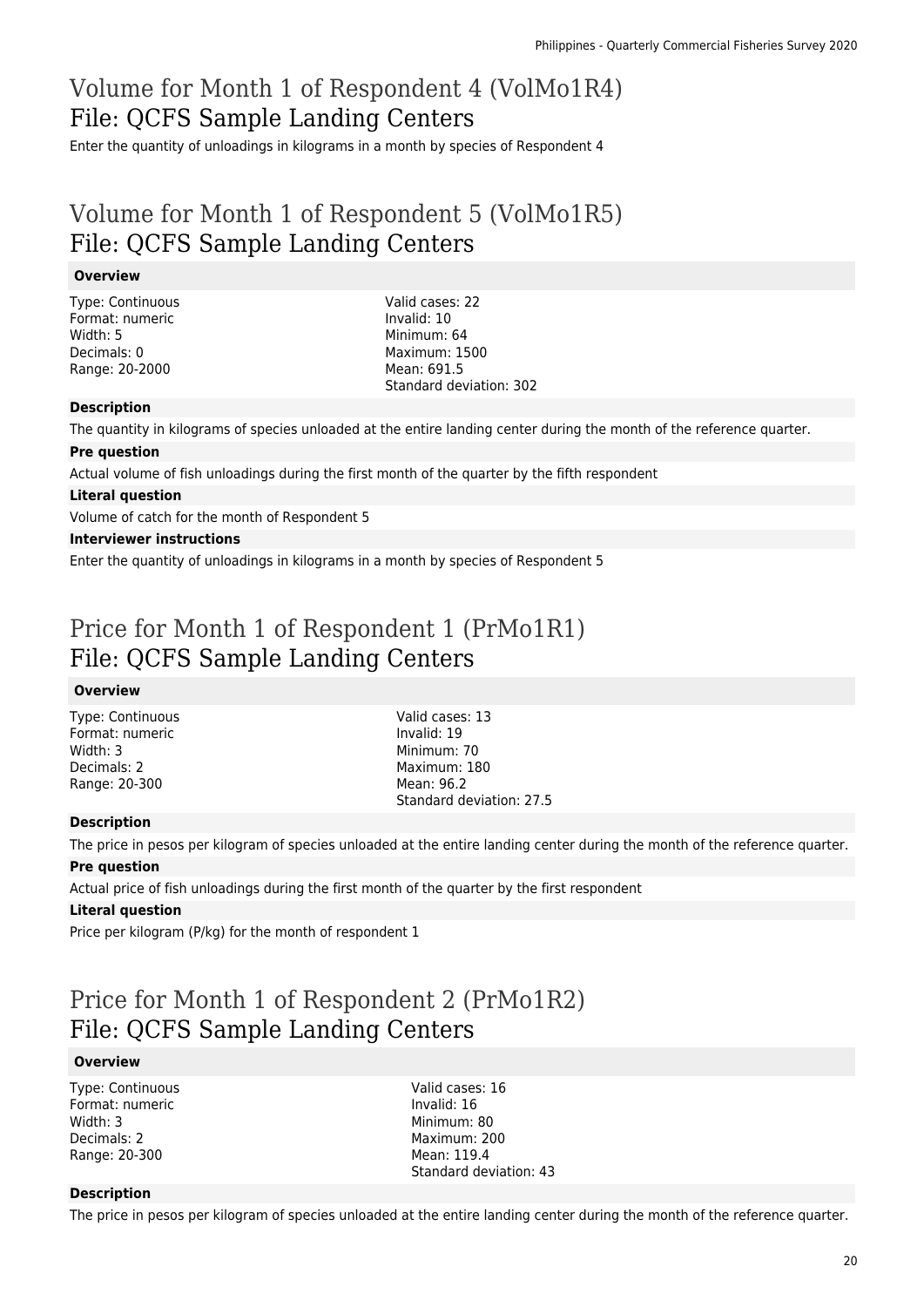## Price for Month 1 of Respondent 2 (PrMo1R2) File: QCFS Sample Landing Centers

## **Pre question**

Actual price of fish unloadings during the first month of the quarter by the second respondent

### **Literal question**

Price per kilogram (P/kg) for the month of respondent 2

## Price for Month 1 of Respondent 3 (PrMo1R3) File: QCFS Sample Landing Centers

## **Overview**

Type: Continuous Format: numeric Width: 3 Decimals: 2 Range: 20-300

Valid cases: 22 Invalid: 10 Minimum: 60 Maximum: 200 Mean: 104.5 Standard deviation: 40.7

## **Description**

The price in pesos per kilogram of species unloaded at the entire landing center during the month of the reference quarter.

### **Pre question**

Actual price of fish unloadings during the first month of the quarter by the third respondent

### **Literal question**

Price per kilogram (P/kg) for the month of respondent 3

## Price for Month 1 of Respondent 4 (PrMo1R4) File: QCFS Sample Landing Centers

### **Overview**

Type: Continuous Format: numeric Width: 3 Decimals: 2 Range: 20-300

Valid cases: 21 Invalid: 11 Minimum: 60 Maximum: 200 Mean: 97.9 Standard deviation: 36.4

### **Description**

The price in pesos per kilogram of species unloaded at the entire landing center during the month of the reference quarter. **Pre question**

## Actual price of fish unloadings during the first month of the quarter by the fourth respondent

### **Literal question**

Price per kilogram (P/kg) for the month of respondent 4

## Price for Month 1 of Respondent 5 (PrMo1R5) File: QCFS Sample Landing Centers

## **Overview**

Type: Continuous Format: numeric Width: 3 Decimals: 2 Range: 20-300

Valid cases: 22 Invalid: 10 Minimum: 60 Maximum: 200 Mean: 105.2 Standard deviation: 40.3

#### **Description**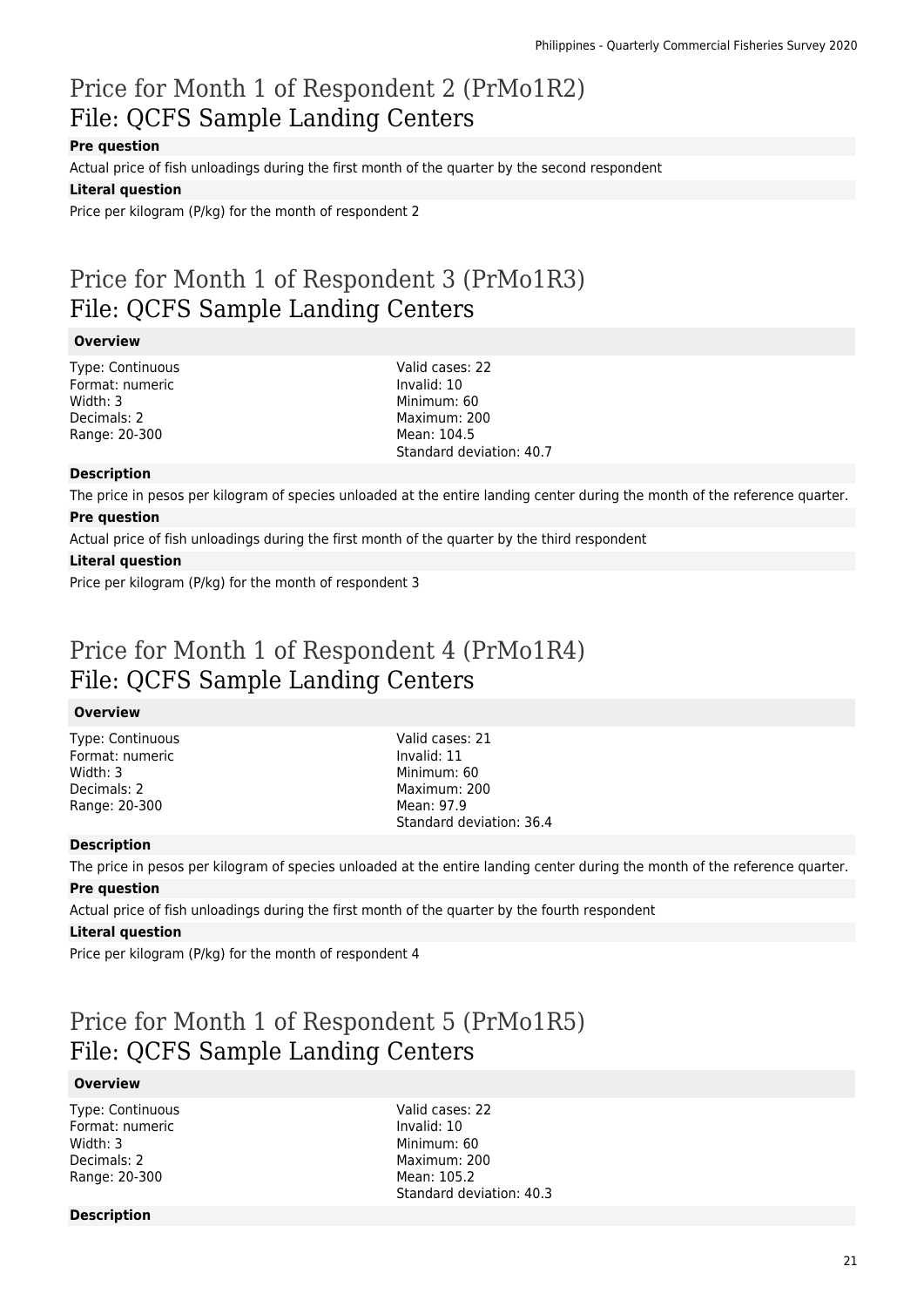## Price for Month 1 of Respondent 5 (PrMo1R5) File: QCFS Sample Landing Centers

The price in pesos per kilogram of species unloaded at the entire landing center during the month of the reference quarter.

## **Pre question**

Actual price of fish unloadings during the first month of the quarter by the fifth respondent

**Literal question**

Price per kilogram (P/kg) for the month of respondent 5

## Volume for Month 2 of Respondent 1 (VolMo2R1) File: QCFS Sample Landing Centers

## **Overview**

Type: Continuous Format: numeric Width: 5 Decimals: 0 Range: 10-2000

Valid cases: 12 Invalid: 20 Minimum: 18 Maximum: 1280 Mean: 380.3 Standard deviation: 370.7

## **Description**

The quantity in kilograms of species unloaded at the entire landing center during the month of the reference quarter.

## **Pre question**

Actual volume of fish unloadings during the second month of the quarter by the first respondent

## **Literal question**

Volume of catch for the month of Respondent 1

## **Interviewer instructions**

Enter the quantity of unloadings in kilograms in a month by species of Respondent 1

## Volume for Month 2 of Respondent 2 (VolMo2R2) File: QCFS Sample Landing Centers

## **Overview**

Type: Continuous Format: numeric Width: 5 Decimals: 0 Range: 20-2000

Valid cases: 15 Invalid: 17 Minimum: 25 Maximum: 582 Mean: 271.1 Standard deviation: 114.6

## **Description**

The quantity in kilograms of species unloaded at the entire landing center during the month of the reference quarter.

## **Pre question**

Actual volume of fish unloadings during the second month of the quarter by the second respondent

## **Literal question**

Volume of catch for the month of Respondent 2

## **Interviewer instructions**

Enter the quantity of unloadings in kilograms in a month by species of Respondent 2

## Volume for Month 2 of Respondent 3 (VolMo2R3) File: QCFS Sample Landing Centers

**Overview**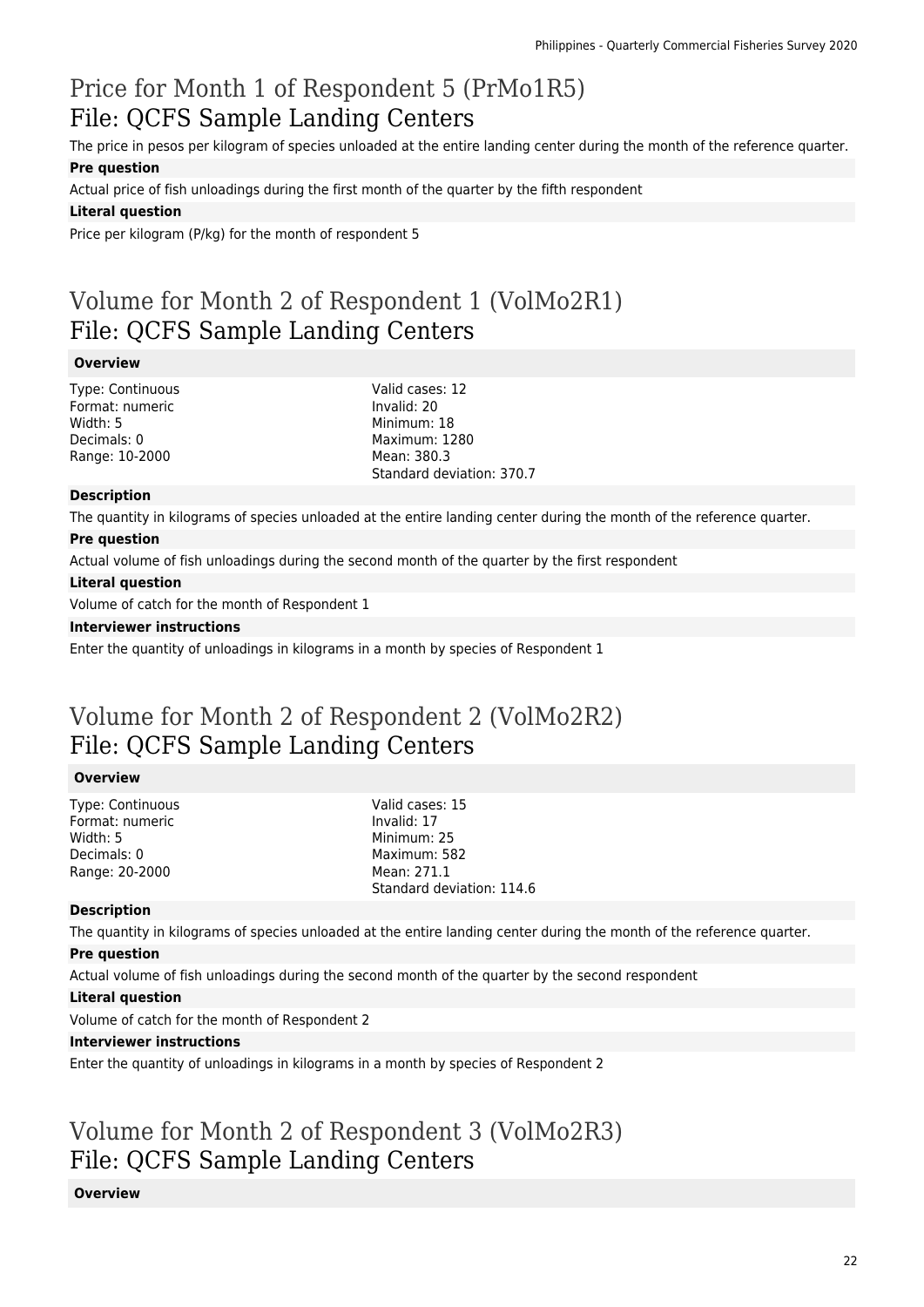## Volume for Month 2 of Respondent 3 (VolMo2R3) File: QCFS Sample Landing Centers

Type: Continuous Format: numeric Width: 5 Decimals: 0 Range: 20-2000

Valid cases: 21 Invalid: 11 Minimum: 50 Maximum: 850 Mean: 524.8 Standard deviation: 232.9

## **Description**

The quantity in kilograms of species unloaded at the entire landing center during the month of the reference quarter. **Pre question**

Actual volume of fish unloadings during the second month of the quarter by the third respondent

### **Literal question**

Volume of catch for the month of Respondent 3

### **Interviewer instructions**

Enter the quantity of unloadings in kilograms in a month by species of Respondent 3

## Volume for Month 2 of Respondent 4 (VolMo2R4) File: QCFS Sample Landing Centers

### **Overview**

Type: Continuous Format: numeric Width: 5 Decimals: 0 Range: 20-2000

Valid cases: 21 Invalid: 11 Minimum: 300 Maximum: 1900 Mean: 817.1 Standard deviation: 326.9

### **Description**

The quantity in kilograms of species unloaded at the entire landing center during the month of the reference quarter.

### **Pre question**

Actual volume of fish unloadings during the second month of the quarter by the fourth respondent

### **Literal question**

Volume of catch for the month of Respondent 4

### **Interviewer instructions**

Enter the quantity of unloadings in kilograms in a month by species of Respondent 4

## Volume for Month 2 of Respondent 5 (VolMo2R5) File: QCFS Sample Landing Centers

### **Overview**

Type: Continuous Format: numeric Width: 5 Decimals: 0 Range: 20-2000

Valid cases: 22 Invalid: 10 Minimum: 70 Maximum: 1600 Mean: 691.4 Standard deviation: 341.8

#### **Description**

The quantity in kilograms of species unloaded at the entire landing center during the month of the reference quarter.

## **Pre question**

Actual volume of fish unloadings during the second month of the quarter by the fifth respondent

### **Literal question**

Volume of catch for the month of Respondent 5

## **Interviewer instructions**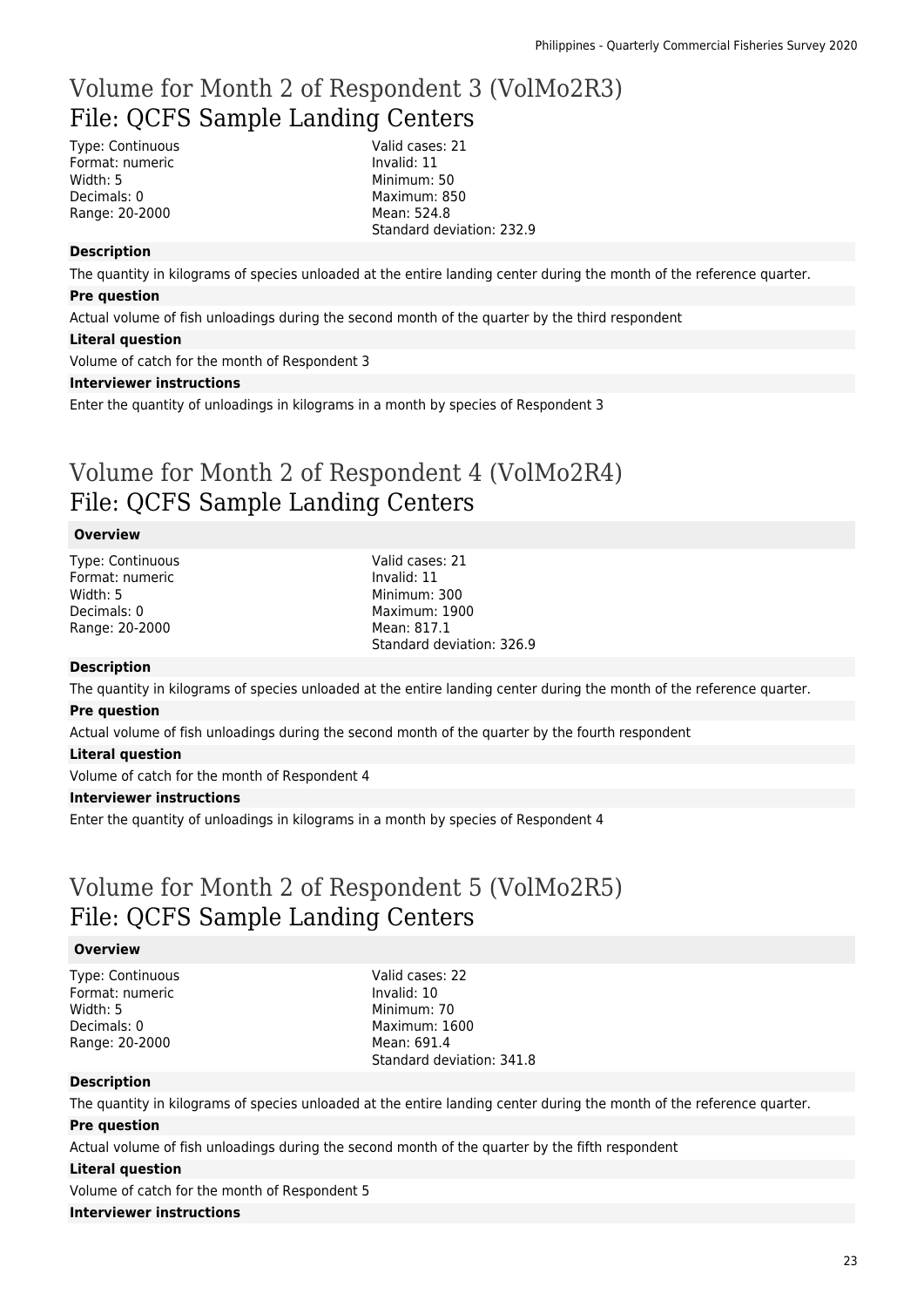## Volume for Month 2 of Respondent 5 (VolMo2R5) File: QCFS Sample Landing Centers

Enter the quantity of unloadings in kilograms in a month by species of Respondent 5

## Price for Month 2 of Respondent 1 (PrMo2R1) File: QCFS Sample Landing Centers

## **Overview**

Type: Continuous Format: numeric Width: 3 Decimals: 2 Range: 20-300

Valid cases: 13 Invalid: 19 Minimum: 70 Maximum: 180 Mean: 96.2 Standard deviation: 27.5

### **Description**

The price in pesos per kilogram of species unloaded at the entire landing center during the month of the reference quarter. **Pre question**

Actual price of fish unloadings during the second month of the quarter by the first respondent

#### **Literal question**

Price per kilogram (P/kg) for the month of respondent 1

## Price for Month 2 of Respondent 2 (PrMo2R2) File: QCFS Sample Landing Centers

#### **Overview**

Type: Continuous Format: numeric Width: 3 Decimals: 2 Range: 20-300

Valid cases: 15 Invalid: 17 Minimum: 80 Maximum: 200 Mean: 122 Standard deviation: 46.3

### **Description**

The price in pesos per kilogram of species unloaded at the entire landing center during the month of the reference quarter.

### **Pre question**

Actual price of fish unloadings during the second month of the quarter by the second respondent

#### **Literal question**

Price per kilogram (P/kg) for the month of respondent 2

## Price for Month 2 of Respondent 3 (PrMo2R3) File: QCFS Sample Landing Centers

#### **Overview**

Type: Continuous Format: numeric Width: 3 Decimals: 2 Range: 20-300

Valid cases: 21 Invalid: 11 Minimum: 60 Maximum: 200 Mean: 106.2 Standard deviation: 40.9

## **Description**

The price in pesos per kilogram of species unloaded at the entire landing center during the month of the reference quarter.

## **Pre question**

Actual price of fish unloadings during the second month of the quarter by the third respondent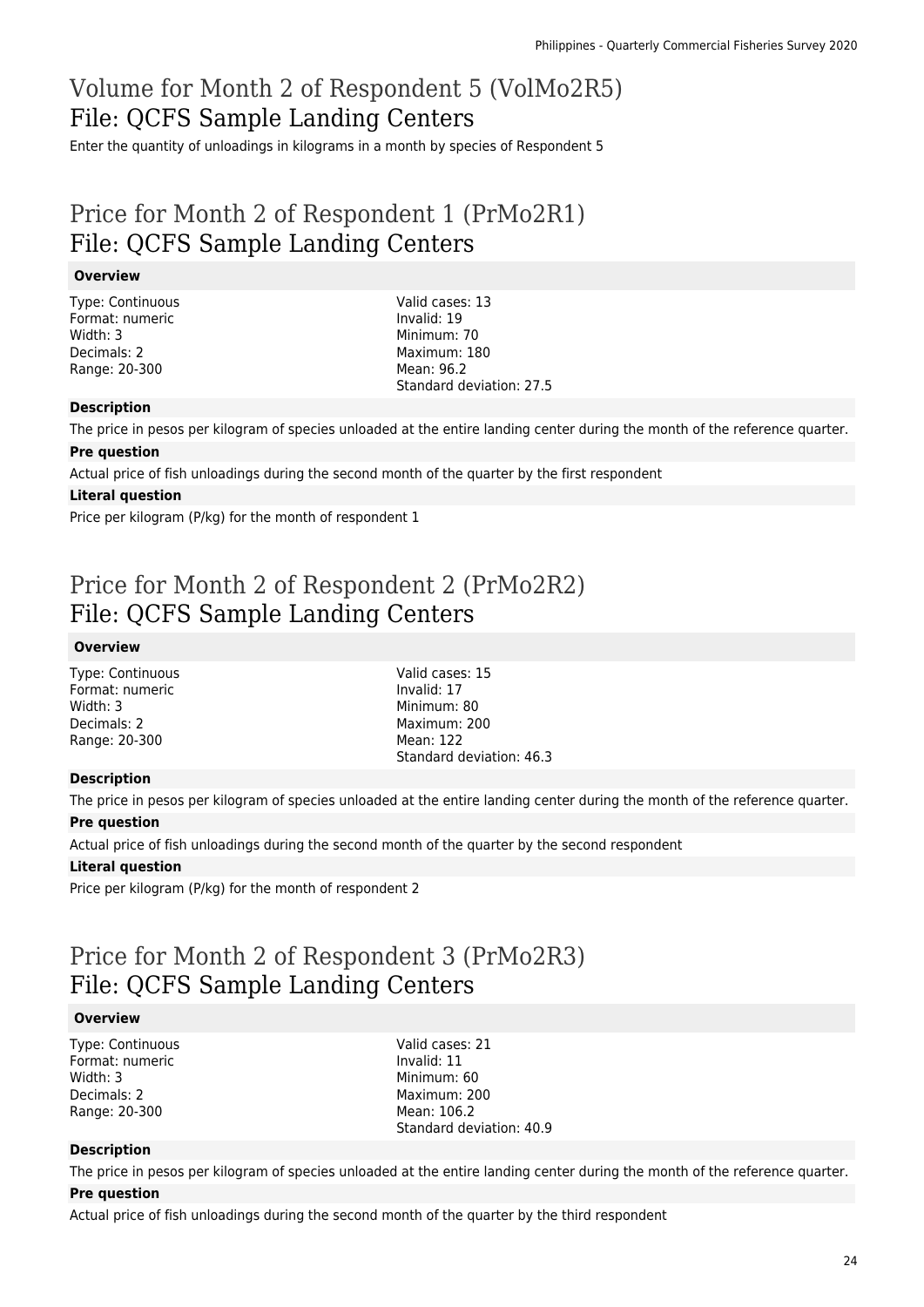## Price for Month 2 of Respondent 3 (PrMo2R3) File: QCFS Sample Landing Centers

**Literal question**

Price per kilogram (P/kg) for the month of respondent 3

## Price for Month 2 of Respondent 4 (PrMo2R4) File: QCFS Sample Landing Centers

## **Overview**

Type: Continuous Format: numeric Width: 3 Decimals: 2 Range: 20-300

Valid cases: 21 Invalid: 11 Minimum: 60 Maximum: 200 Mean: 97.9 Standard deviation: 36.4

## **Description**

The price in pesos per kilogram of species unloaded at the entire landing center during the month of the reference quarter. **Pre question**

Actual price of fish unloadings during the second month of the quarter by the fourth respondent

### **Literal question**

Price per kilogram (P/kg) for the month of respondent 4

## Price for Month 2 of Respondent 5 (PrMo2R5) File: QCFS Sample Landing Centers

### **Overview**

Type: Continuous Format: numeric Width: 3 Decimals: 2 Range: 20-300

Valid cases: 22 Invalid: 10 Minimum: 60 Maximum: 200 Mean: 105.2 Standard deviation: 40.3

## **Description**

The price in pesos per kilogram of species unloaded at the entire landing center during the month of the reference quarter.

## **Pre question**

Actual price of fish unloadings during the second month of the quarter by the fifth respondent

### **Literal question**

Price per kilogram (P/kg) for the month of respondent 5

## Volume for Month 3 of Respondent 1 (VolMo3R1) File: QCFS Sample Landing Centers

### **Overview**

Type: Continuous Format: numeric Width: 5 Decimals: 0 Range: 20-2000

Valid cases: 13 Invalid: 19 Minimum: 21 Maximum: 1270 Mean: 372 Standard deviation: 359

### **Description**

The quantity in kilograms of species unloaded at the entire landing center during the month of the reference quarter. **Pre question**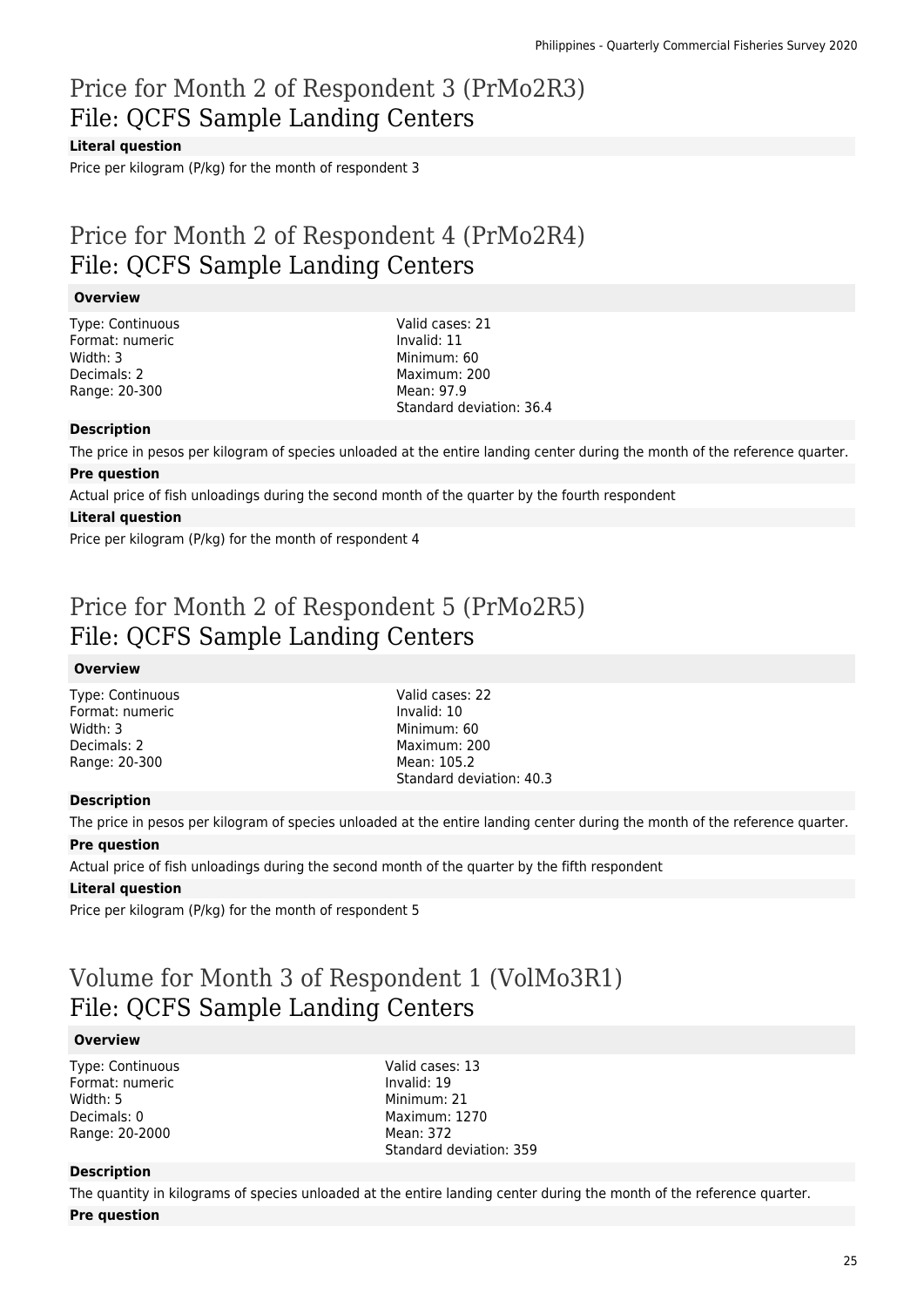## Volume for Month 3 of Respondent 1 (VolMo3R1) File: QCFS Sample Landing Centers

Actual volume of fish unloadings during the third month of the quarter by the first respondent

## **Literal question**

Volume of catch for the month of Respondent 1

## **Interviewer instructions**

Enter the quantity of unloadings in kilograms in a month by species of Respondent 1

## Volume for Month 3 of Respondent 2 (VolMo3R2) File: QCFS Sample Landing Centers

## **Overview**

Type: Continuous Format: numeric Width: 5 Decimals: 0 Range: 20-2000

Valid cases: 15 Invalid: 17 Minimum: 200 Maximum: 610 Mean: 300.7 Standard deviation: 99.2

## **Description**

The quantity in kilograms of species unloaded at the entire landing center during the month of the reference quarter.

## **Pre question**

Actual volume of fish unloadings during the third month of the quarter by the second respondent

### **Literal question**

Volume of catch for the month of Respondent 2

#### **Interviewer instructions**

Enter the quantity of unloadings in kilograms in a month by species of Respondent 2

## Volume for Month 3 of Respondent 3 (VolMo3R3) File: QCFS Sample Landing Centers

### **Overview**

Type: Continuous Format: numeric Width: 5 Decimals: 0 Range: 20-2000

Valid cases: 22 Invalid: 10 Minimum: 60 Maximum: 900 Mean: 568.4 Standard deviation: 243.7

### **Description**

The quantity in kilograms of species unloaded at the entire landing center during the month of the reference quarter.

### **Pre question**

Actual volume of fish unloadings during the third month of the quarter by the third respondent

## **Literal question**

Volume of catch for the month of Respondent 3

## **Interviewer instructions**

Enter the quantity of unloadings in kilograms in a month by species of Respondent 3

## Volume for Month 3 of Respondent 4 (VolMo3R4) File: QCFS Sample Landing Centers

**Overview**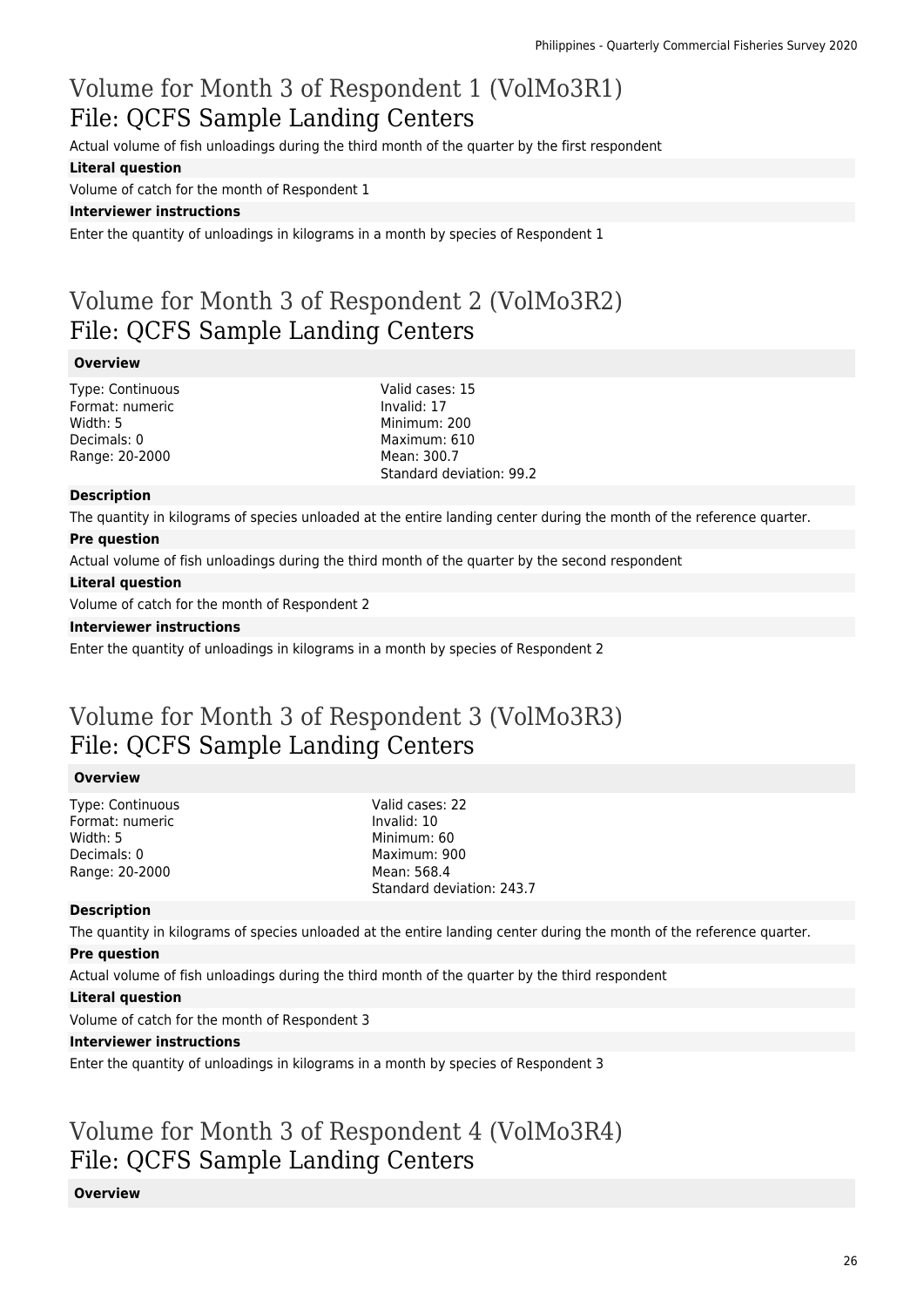## Volume for Month 3 of Respondent 4 (VolMo3R4) File: QCFS Sample Landing Centers

Type: Continuous Format: numeric Width: 5 Decimals: 0 Range: 20-2000

Valid cases: 21 Invalid: 11 Minimum: 500 Maximum: 1950 Mean: 857.1 Standard deviation: 296.7

## **Description**

The quantity in kilograms of species unloaded at the entire landing center during the month of the reference quarter. **Pre question**

Actual volume of fish unloadings during the third month of the quarter by the fourth respondent

### **Literal question**

Volume of catch for the month of Respondent 4

### **Interviewer instructions**

Enter the quantity of unloadings in kilograms in a month by species of Respondent 4

## Volume for Month 3 of Respondent 5 (VolMo3R5) File: QCFS Sample Landing Centers

### **Overview**

Type: Continuous Format: numeric Width: 5 Decimals: 0 Range: 20-2000

Valid cases: 21 Invalid: 11 Minimum: 80 Maximum: 1550 Mean: 690 Standard deviation: 323

### **Description**

The quantity in kilograms of species unloaded at the entire landing center during the month of the reference quarter.

### **Pre question**

Actual volume of fish unloadings during the third month of the quarter by the fifth respondent

### **Literal question**

Volume of catch for the month of Respondent 5

### **Interviewer instructions**

Enter the quantity of unloadings in kilograms in a month by species of Respondent 5

## Price for Month 3 of Respondent 1 (PrMo3R1) File: QCFS Sample Landing Centers

#### **Overview**

Type: Continuous Format: numeric Width: 3 Decimals: 2 Range: 20-300

Valid cases: 13 Invalid: 19 Minimum: 70 Maximum: 180 Mean: 96.2 Standard deviation: 27.5

### **Description**

The price in pesos per kilogram of species unloaded at the entire landing center during the month of the reference quarter. **Pre question**

Actual price of fish unloadings during the third month of the quarter by the first respondent

### **Literal question**

Price per kilogram (P/kg) for the month of respondent 1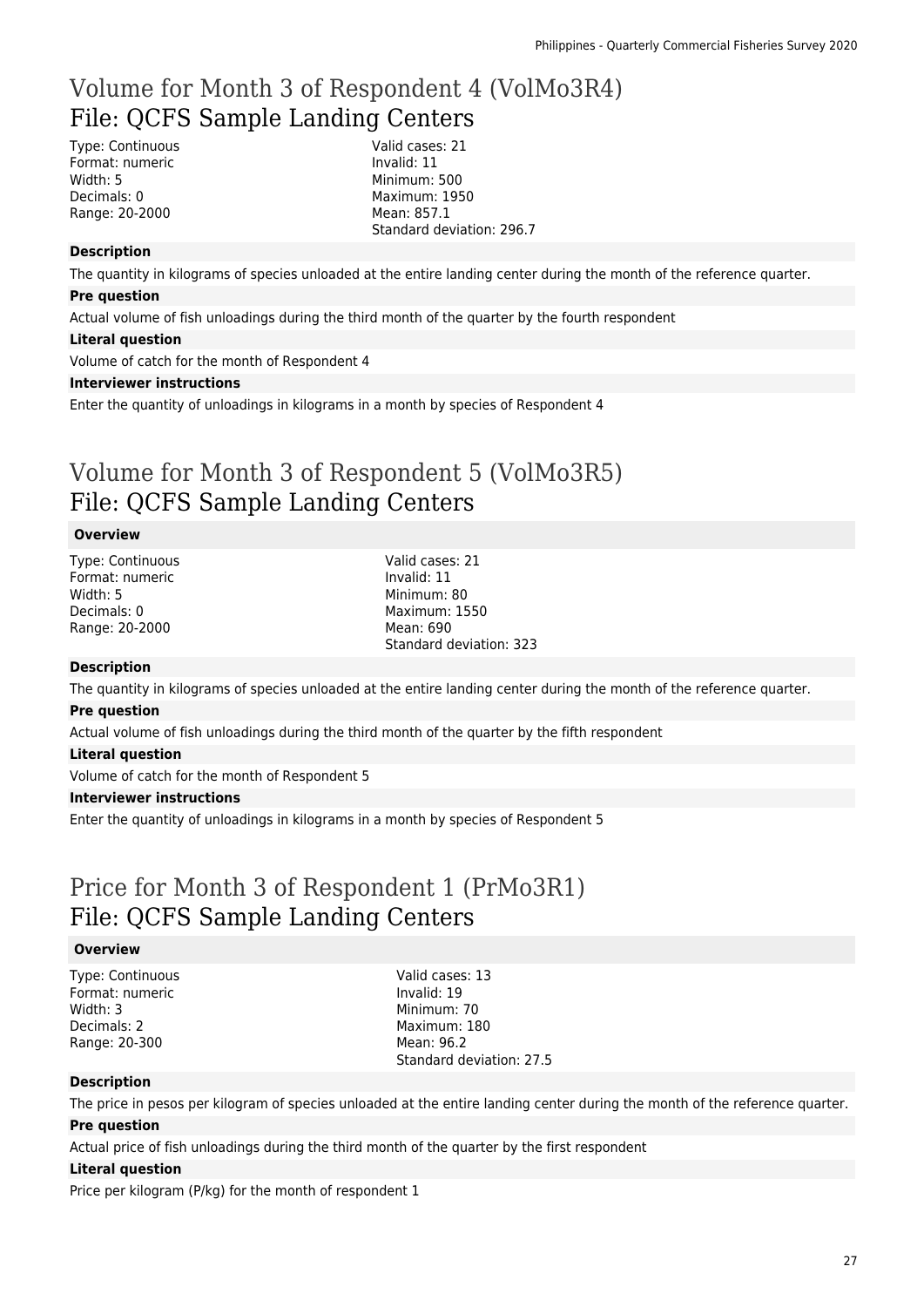## Price for Month 3 of Respondent 2 (PrMo3R2) File: QCFS Sample Landing Centers

## **Overview**

Type: Continuous Format: numeric Width: 3 Decimals: 2 Range: 20-300

Valid cases: 15 Invalid: 17 Minimum: 80 Maximum: 200 Mean: 115.3 Standard deviation: 41.2

## **Description**

The price in pesos per kilogram of species unloaded at the entire landing center during the month of the reference quarter.

## **Pre question**

Actual price of fish unloadings during the third month of the quarter by the second respondent

## **Literal question**

Price per kilogram (P/kg) for the month of respondent 2

## Price for Month 3 of Respondent 3 (PrMo3R3) File: QCFS Sample Landing Centers

## **Overview**

Type: Continuous Format: numeric Width: 3 Decimals: 2 Range: 20-300

Valid cases: 22 Invalid: 10 Minimum: 60 Maximum: 200 Mean: 104.5 Standard deviation: 40.7

## **Description**

The price in pesos per kilogram of species unloaded at the entire landing center during the month of the reference quarter. **Pre question**

Actual price of fish unloadings during the third month of the quarter by the third respondent

### **Literal question**

Price per kilogram (P/kg) for the month of respondent 3

## Price for Month 3 of Respondent 4 (PrMo3R4) File: QCFS Sample Landing Centers

### **Overview**

Type: Continuous Format: numeric Width: 3 Decimals: 2 Range: 20-300

Valid cases: 21 Invalid: 11 Minimum: 60 Maximum: 200 Mean: 98.1 Standard deviation: 36.2

### **Description**

The price in pesos per kilogram of species unloaded at the entire landing center during the month of the reference quarter.

### **Pre question**

Actual price of fish unloadings during the third month of the quarter by the fourth respondent

### **Literal question**

Price per kilogram (P/kg) for the month of respondent 4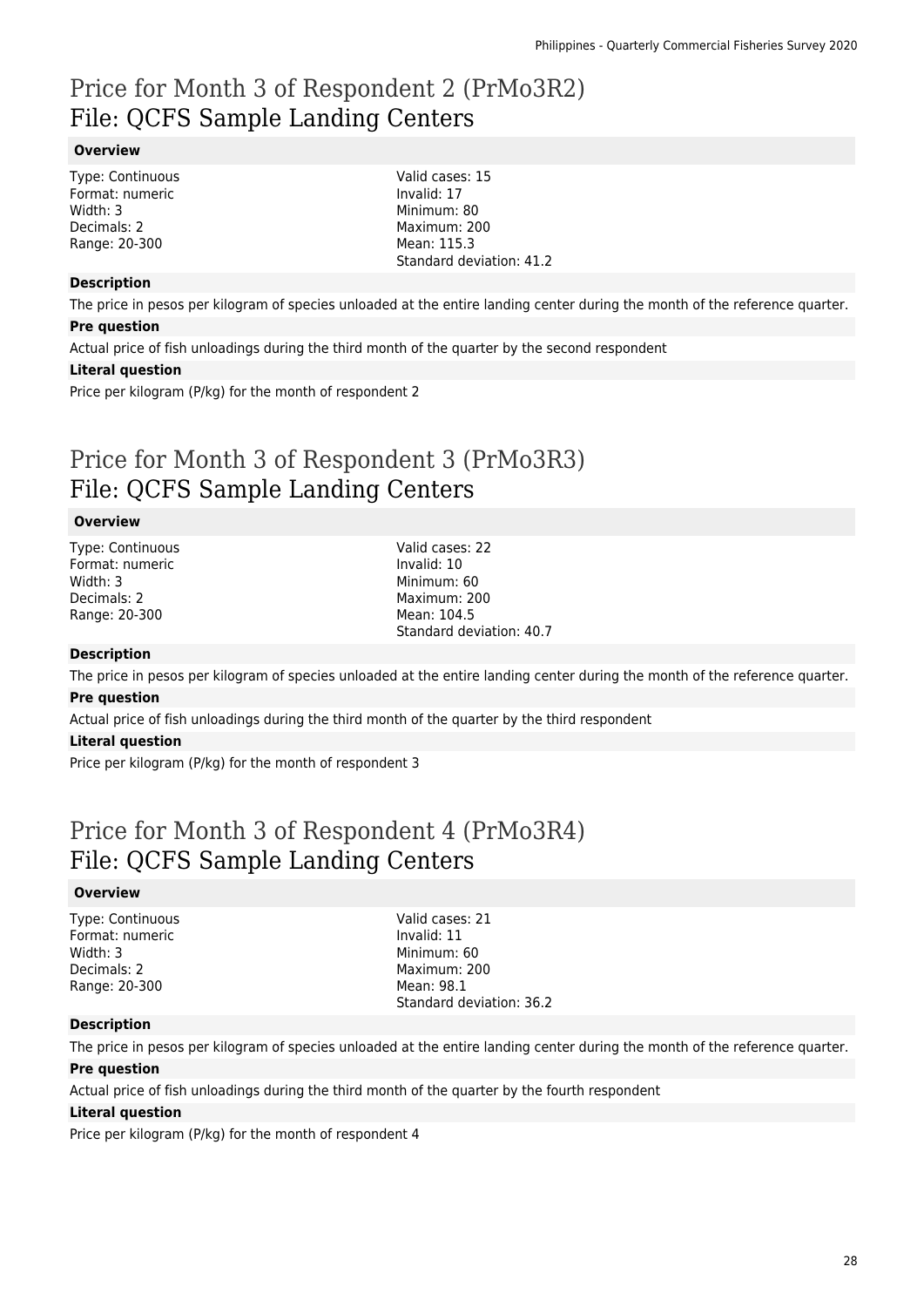## Price for Month3 of Respondent 5 (PrMo3R5) File: QCFS Sample Landing Centers

## **Overview**

Type: Continuous Format: numeric Width: 3 Decimals: 2 Range: 20-300

Valid cases: 21 Invalid: 11 Minimum: 60 Maximum: 200 Mean: 101 Standard deviation: 34.9

### **Description**

The price in pesos per kilogram of species unloaded at the entire landing center during the month of the reference quarter.

### **Pre question**

Actual price of fish unloadings during the third month of the quarter by the fifth respondent

## **Literal question**

Price per kilogram (P/kg) for the month of respondent 5